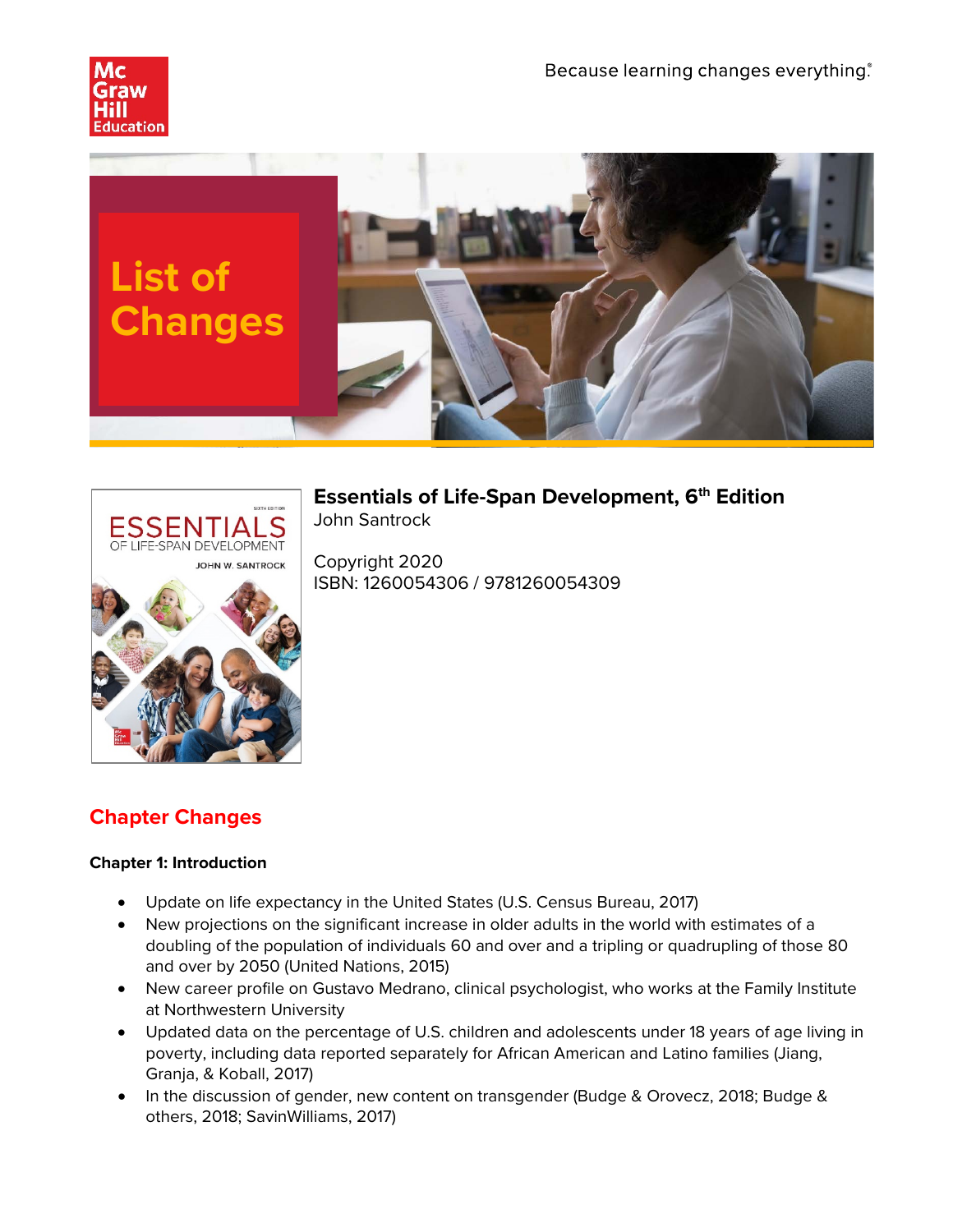- In the section on contemporary topics, a new topic— technology—was added and discussed, including an emphasis on how pervasive it has become in people's lives and how it might influence their development
- In the coverage of cross-cultural studies, a recent study of 26 countries indicating that individuals in Chile had the highest life satisfaction, those in Bulgaria and Spain the lowest (Jang & others, 2017)
- New description of the positive outcomes when individuals have pride in their ethnic group, including recent research (Douglass & Umana-Taylor, 2017; Umana-Taylor & others, 2018)
- New description of emerging adulthood and the dramatic increase in studies on this transitional period between adolescence and adulthood (Arnett, 2016a,b)
- Inclusion of a study involving 17-year survival rates of 20- to 93-year-old Korean adults found that when biological age became greater than chronological age, individuals were less likely to have died (Yoo & others, 2017)
- New content involving how the information processing approach often uses a computer analogy to help explain the connection between cognition and the brain, and how humans process information
- New discussion of artificial intelligence and the new emerging field of developmental robotics that examines various developmental topics and issues using robots, including a new photograph of a "human-like" baby robot (Morse & Cangelosi, 2017)
- Updated and expanded coverage of research methods, including the increased use of eyetracking to assess infants' perception (van Renswoude & others, 2018), attention (Meng, Uto, & Hashiva, 2017), face processing (Chhaya & others, 2018), autism (Falck-Ytter & others, 2018), and preterm birth effects on language development (Loi & others, 2017).

# **Chapter 2: Biological Beginnings**

- Editing and updating of chapter based on comments by leading expert on prenatal development and birth, Janet DiPietro
- Updated and expanded discussion of genome-wide association studies, including research on autism (Ramswami & Geschwind, 2018), attention deficit hyperactivity disorder (Sanchez-Reige & others, 2018), cancer (SuchestonCampbell & others, 2018), obesity (Amare & others, 2017), and Alzheimer disease (Liu & others, 2018)
- Updated and expanded research on how exercise, nutrition, and respiration can modify the expression of genes (Kader & others, 2018; Poulsen & others, 2018)
- New coverage of the process of methylation, in which tiny atoms attach themselves to the outside of a gene. Researchers have found that exercise, diet, and tobacco use can change whether a gene is expressed or not through the methylation process (Castellano-Castillo & others, 2018; Martin & Fry, 2018).
- Inclusion of recent research indicating that methylation may be involved in depression (Crawford & others, 2018), breast cancer (Maier & others, 2018), and attention deficit hyperactivity disorder (Kim & others, 2018)
- Updated and expanded research on gene-gene interaction to include alcoholism (Chen & others, 2017), obesity (Bordoni & others, 2017), type 2 diabetes (Saxena, Srivastaya, & Banergee, 2018), cardiovascular disease (De & others, 2017), and Alzheimer disease (Yin & others, 2018)
- Inclusion of recent research in which a higher level maternal responsivity to children with fragile X syndrome's adaptive behavior improved the children's communication skills (Warren & others, 2017)
- New content on the number of children born worldwide with sickle-cell anemia and how stem cell transplantation is being explored in the treatment of infants with sickle-cell anemia (Azar & Wong, 2017)
- Updated description of how research now supports the use of hydroxyurea therapy for infants with sickle cell anemia beginning at 9 months of age (Nevitt, Jones, & Howard, 2017)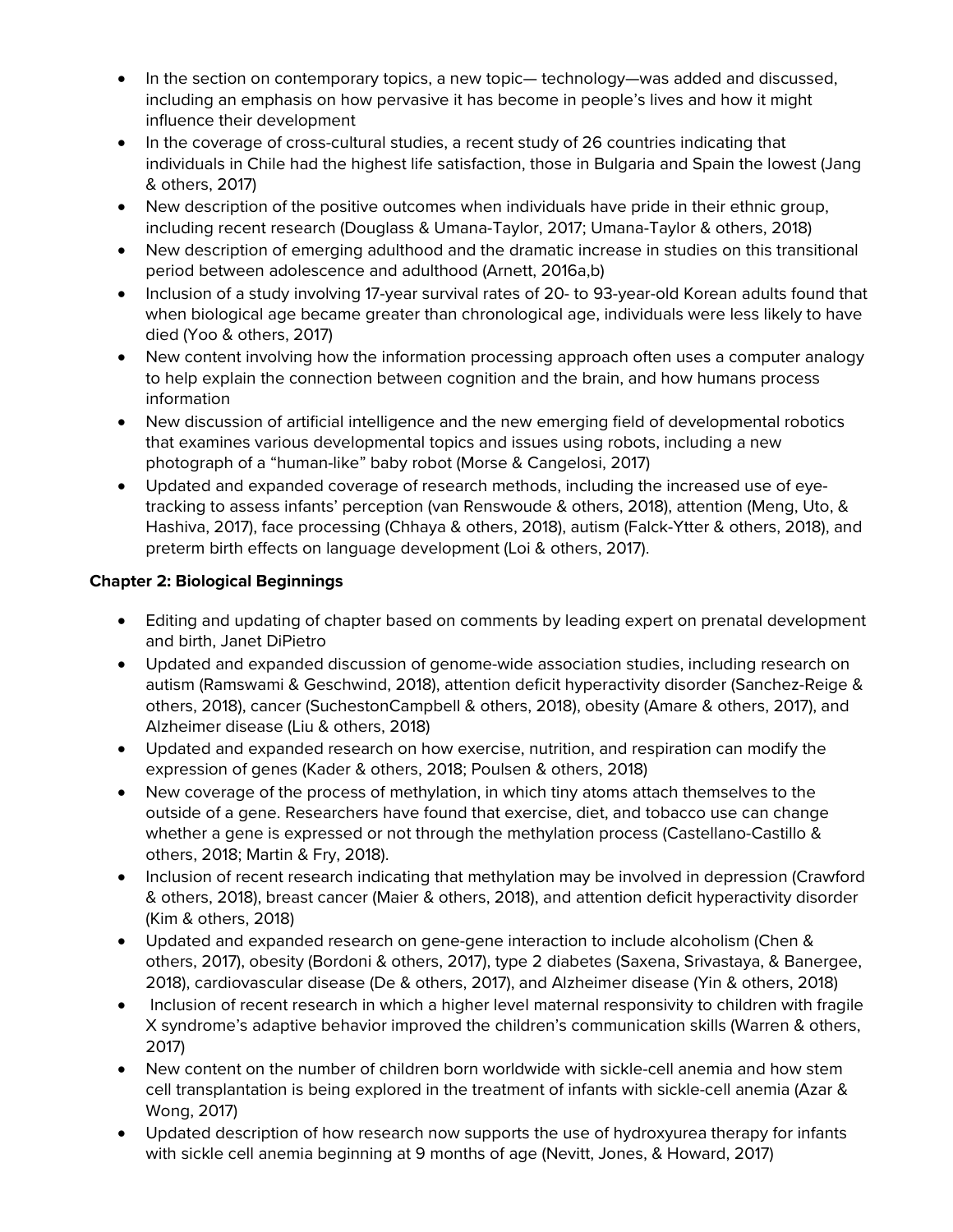- New career profile on Jennifer Leonhard, genetic counselor
- New content on fertility drugs being more likely to produce multiple births than in vitro fertilization (March of Dimes, 2017)
- New coverage of a recent national study in which low birthweight and preterm birth were significantly higher in assisted-reproduction technology conceived infants (Sunderam & others, 2017)
- Updated data on the average length and weight of the fetus at different points in prenatal development, including revisions involving these data in Figure 8
- New commentary about neurogenesis being largely complete by about the end of the fifth month of prenatal development (Keunen, Counsell, & Benders, 2017)
- Discussion of a recent meta-analysis of 15 studies that concluded smoking during pregnancy increases the risk of children having ADHD and that the risk is greater if their mother is a heavy smoker (Huang & others, 2018)
- New content about a recent large-scale U.S. study in which 11.5 percent of adolescent and 8.7 percent of adult pregnant women reported using alcohol in the previous month (Oh & others, 2017)
- Description of recent research in which daughters whose mothers smoked during their pregnancy were more likely to subsequently smoke during their own pregnancy (Ncube & Mueller, 2017)
- Coverage of a recent study that found despite the plethora of negative outcomes for maternal smoking during pregnancy, 23 percent of pregnant adolescents and 15 percent of adult pregnant women reported using tobacco in the previous month (Oh & others, 2017)
- Inclusion of recent research in which cocaine use during pregnancy was associated with impaired connectivity of the thalamus and prefrontal cortex in newborns (Salzwedel & others, 2017)
- Discussion of recent research indicating that cocaine use by pregnant women is linked to selfregulation problems at age 12 (Minnes & others, 2016)
- New research indicating that pregnant women have increased their use of marijuana in recent years (Brown & others, 2016)
- Coverage of the recent concern that marijuana use by pregnant women may further increase given the increasing number of states that are legalizing marijuana (Chasnoff, 2017)
- New section, "Synthetic Opioids and Opiate-Related Pain Killers," that discusses the increasing use of these substances by pregnant women and their possible harmful outcomes for pregnant women and their offspring (Haycraft,, 2018; National Institute of Drug Abuse, 2018)
- New description of recent research indicating that prenatal mercury exposure in fish is linked to reduced placental and fetal growth, as well as impaired neuropsychological development (Jeong & others, 2017; Llop & others, 2017; Murcia & others, 2016)
- Revised content on fish consumption by pregnant women, who are now being advised to increase their fish consumption, especially eating more low-mercurycontent fish such as salmon, shrimp, tilapia, and cod (American Pregnancy Association, 2018)
- Inclusion of recent research that revealed maternal prenatal stress and anxiety were linked to lower levels of infants' self-regulation (Korja & others, 2017)
- Discussion of a recent study that found when fetuses were exposed to serotonin-based antidepressants, they were more likely to be born preterm (Podrebarac & others, 2017)
- Description of a recent research review that concluded tobacco smoking is linked to impaired male fertility and increases in DNA damage, aneuploidy (abnormal number of chromosomes in a cell), and mutations in sperm (Beal, Yauk, & Marchetti, 2017)
- Discussion of a recent research review in which participation in CenteringPregnancy increased initiation of breast feeding by 53 percent overall and by 71 percent in African American women (Robinson, GarnierVillarreal, & Hanson, 2018)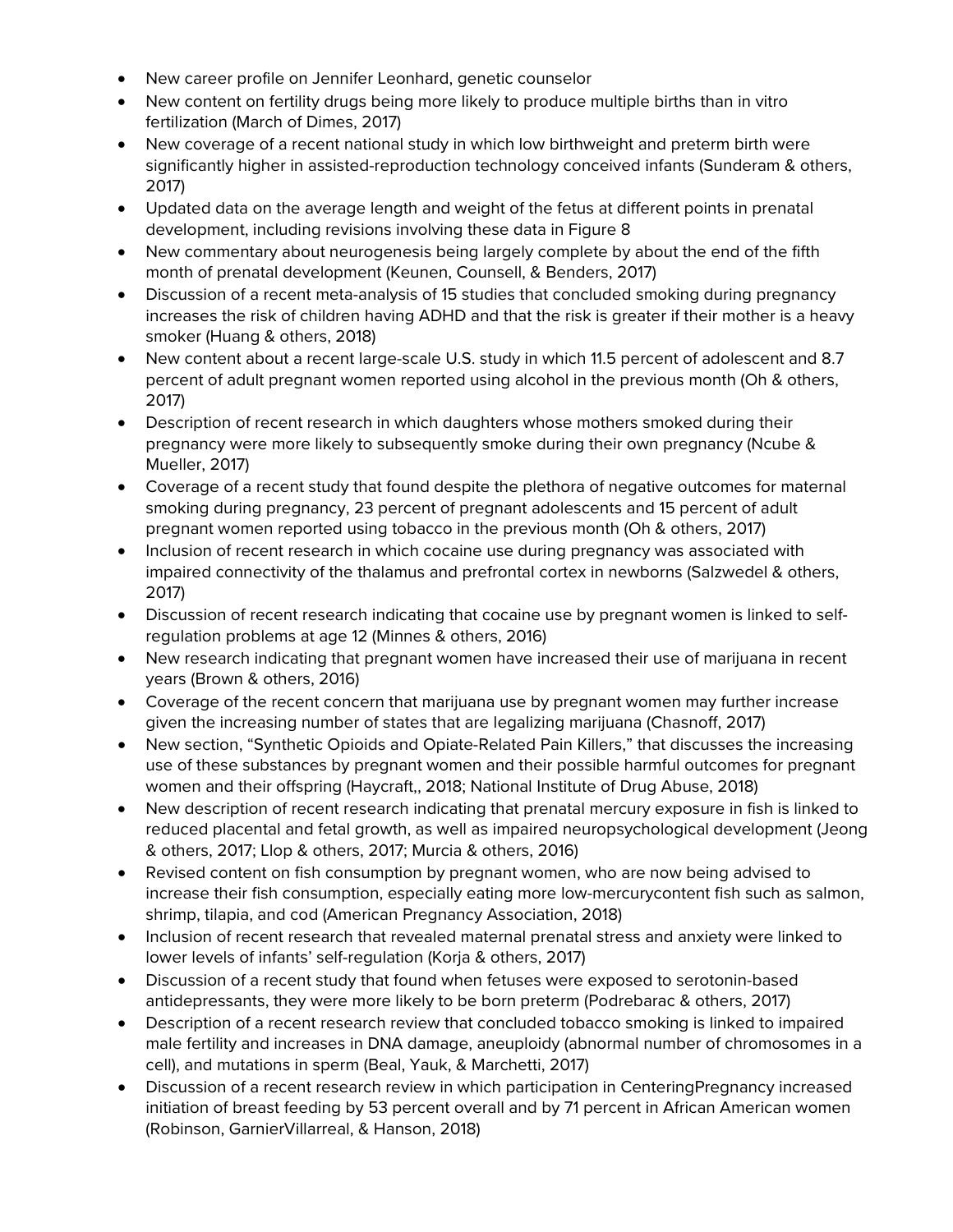- Discussion of a recent study that revealed regular exercise by pregnant women was linked to more advanced development in the neonatal brain (Laborte-Lemoyne, Currier, & Ellenberg, 2017)
- Inclusion of recent research in which two weekly 70-minute yoga sessions reduced pregnant women's stress and enhanced their immune system functioning (Chen & others, 2017)
- New main heading, "Normal Prenatal Development," that includes a description of how most of the time prenatal development occurs in a normal manner
- Coverage of a recent Swedish study that found women who gave birth in water had fewer vaginal tears, shorter labor, needed fewer drugs for pain relief and interventions by medical personnel, and rated their birth experience more positive than women who had conventional spontaneous vaginal births (Ulfsdottir, Saltvedt, & Gerogesson, 2018)
- Inclusion of recent studies in which massage reduced women's pain during labor (Gallo & others, 2018; Shahoei & others, 2018; Unalmis Erdogan, Yanikkerem, & Goker, 2018)
- Update on the percentage of U.S. births that take place in hospitals, at home, and in birthing centers and the percentage of babies born through cesarean delivery (Martin & others, 2017)
- Update on the percentage of births in the United States in which a midwife is involved (Martin & others, 2017)
- New description of global cesarean delivery rates with the Dominican Republic and Brazil having the highest rates (56 percent) and New Zealand and the Czech Republic the lowest (26 percent) (McCullough, 2016). The World Health Organization recommends a cesarean rate of 10 percent or less.
- Revised and updated content on cesarean delivery to include the two most common reasons of why it is carried out: failure to progress through labor and fetal distress
- Updated weights for classification as a low birth weight baby, a very low birth weight baby, and an extremely low birth weight baby
- Updated data on the percentage of births in the United States that are preterm, low birth weight, and cesarean section (Martin & others, 2017)
- Description of recent research indicating that extremely preterm and low birth weight infants have lower executive function, especially in working memory and planning (Burnett & others, 2018)
- Inclusion of arecent research that revealed kangaroo care was effective in reducing neonatal pain (Mooney-Leber & Brummelte, 2017)
- Discussion of a longitudinal study in which the nurturing positive effects of kangaroo care with preterm and low birth weight infants at one year of age were still present 20 years later in a number of positive developmental outcomes (Charpak & others, 2018)
- Coverage of a recent study that revealed worsening or minimal improvement in sleep problems from 6 weeks to 7 months postpartum were associated with increased depressive symptoms (Lewis & others, 2018)
- Description of recent research that found women who had a history of depression were 20 times more likely to develop postpartum depression than women who had no history of depression (Silverman & others, 2017)
- Inclusion of recent research in which mothers' postpartum depression, but not generalized anxiety, was linked to their children's emotional negativity and behavior problems at two years of age (Prenoveau & others, 2017)
- Coverage of a recent meta-analysis that concluded that physical exercise during the postpartum period is a safe strategy for reducing postpartum depressive symptoms (Poyatos-Leon & others, 2017)
- Discussion of a recent study that found depressive symptoms in mothers and fathers were linked to impaired bonding with their infant in the postpartum period (Kerstis & others, 2016)

#### **Chapter 3: Physical and Cognitive Development in Infancy**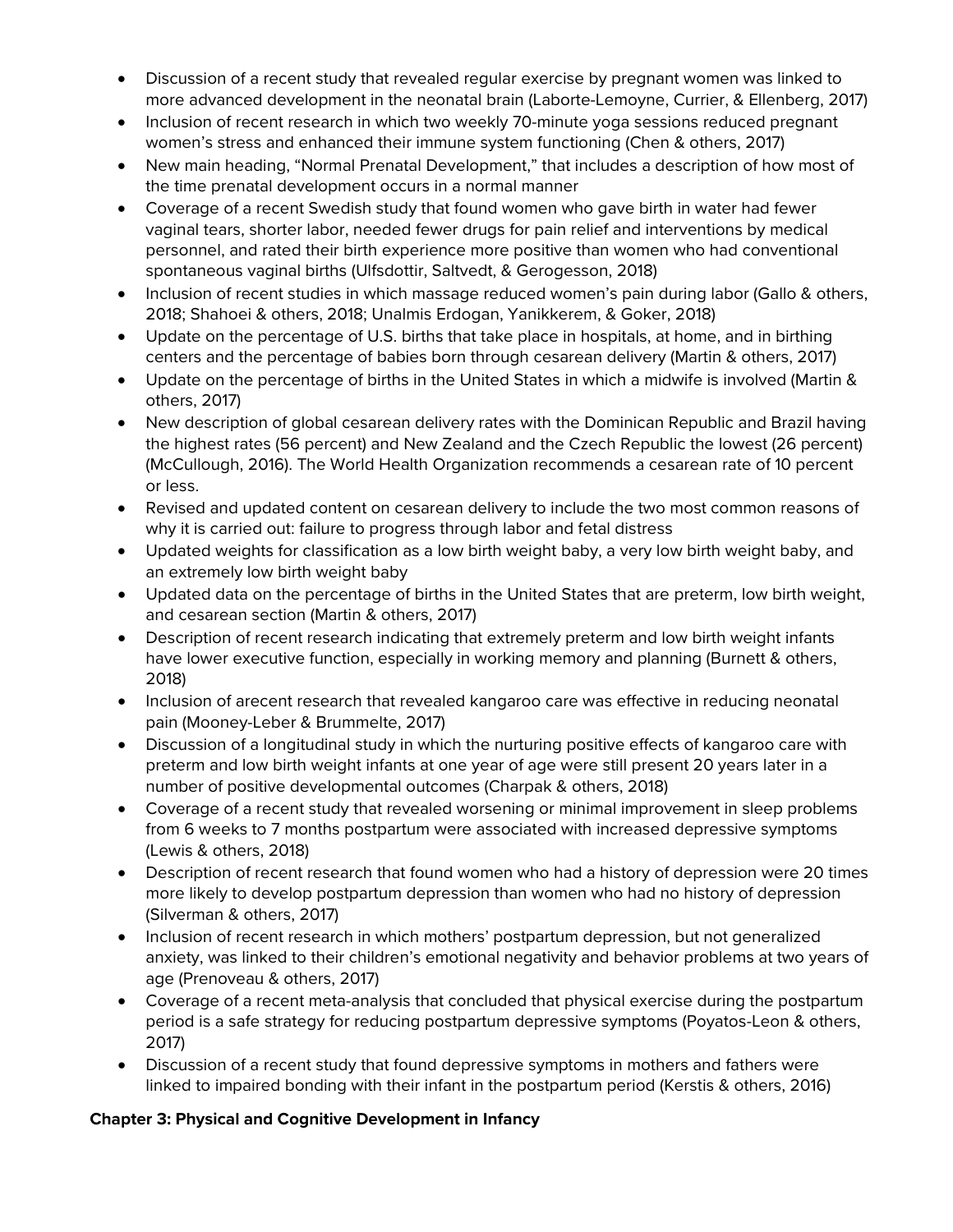- Revisions based on feedback from leading children's nutrition expert, Maureen Black, and leading children's motor development expert, Karen Adolph
- New discussion of how infant growth is often not smooth and continuous but rather is episodic, occurring in spurts (Adolph, 2018; Lampl & Schoen, 2017)
- Description of a recent study in which sleep sessions lasted approximately 3.5 hours during the first few months and increased to about 10.5 hours from 3 to 7 months (Mindell & others, 2016)
- New commentary about how many mothers today are providing their babies with "tummy time" to prevent a decline in prone skills that can occur because of the "back to sleep movement" to prevent SIDS
- Discussion of a recent research review that revealed a positive link between infant sleeping and cognitive functioning, including memory, language, and executive function (Tham, Schneider, & Broekman, 2017)
- Updated data on the continuing increase in breast feeding by U.S. mothers (Centers for Disease Control and Prevention, 2016)
- Updated support for the role of breastfeeding in reducing a number of disease risks for children and their mothers (Bartick & others, 2017)
- Inclusion of a recent research review indicating that breastfeeding is not associated with a reduced risk of allergies in young children (Heinrich, 2017)
- Description of recent research indicating a reduction in hospitalization for breastfed infants and breastfeeding mothers for a number of conditions (Bartick & others, 2018)
- Discussion of a recent study that found a small increase in intelligence for children who had been breastfed (Bernard & others, 2017)
- Description of recent research in which introduction of vegetables between 4 to 5 months of age was linked with a lower level of infant fussy eating at 4 years of age than when they were introduced after 6 months (de Barse & others, 2017)
- New career profile on Dr. Faize Mustafa-Infante, pediatrician, who especially is passionate about preventing obesity in children
- Discussion of a recent study that examined a number of predictors of motor milestones in the first year (Flensborg-Madsen & Mortensen, 2017)
- Revision of the nature/nurture section in the content on perceptual development to better reflect the Gibsons' view
- Expanded and updated criticism of the innate view of the emergence of infant morality with an emphasis on the importance of infants' early interaction with others and later transformation through language and reflective thought (Carpendale & Hammond, 2016)
- Coverage of a recent study in which hand-eye coordination involving connection of gaze with manual action on objects rather than gaze following alone predicted joint attention (Yu & Smith, 2017)
- New description of Andrew Meltzoff's (2017) view that infants' imitation informs us about their processing of social events and contributes to rapid social learning
- Inclusion of some revisions and updates based on feedback from leading expert Roberta Golinkoff and Virginia Marchman
- Revised definition of infinite generativity to include comprehension as well as production
- New opening commentary about the nature of language learning and how it involves comprehending a sound system (or sign system for individuals who are deaf), the world of objects, actions, and events, and how units such as words and grammar connect sound and world (Israel, 2019; Mithun, 2019)
- Revised definition of infinite generativity to include comprehension as well as production
- Expanded description of how statistical regularity of information is involved in infant word learning (Pace & others, 2016)
- Expanded discussion of statistical learning, including how infants soak up statistical regularities around them merely through exposure to them (Aslin, 2017)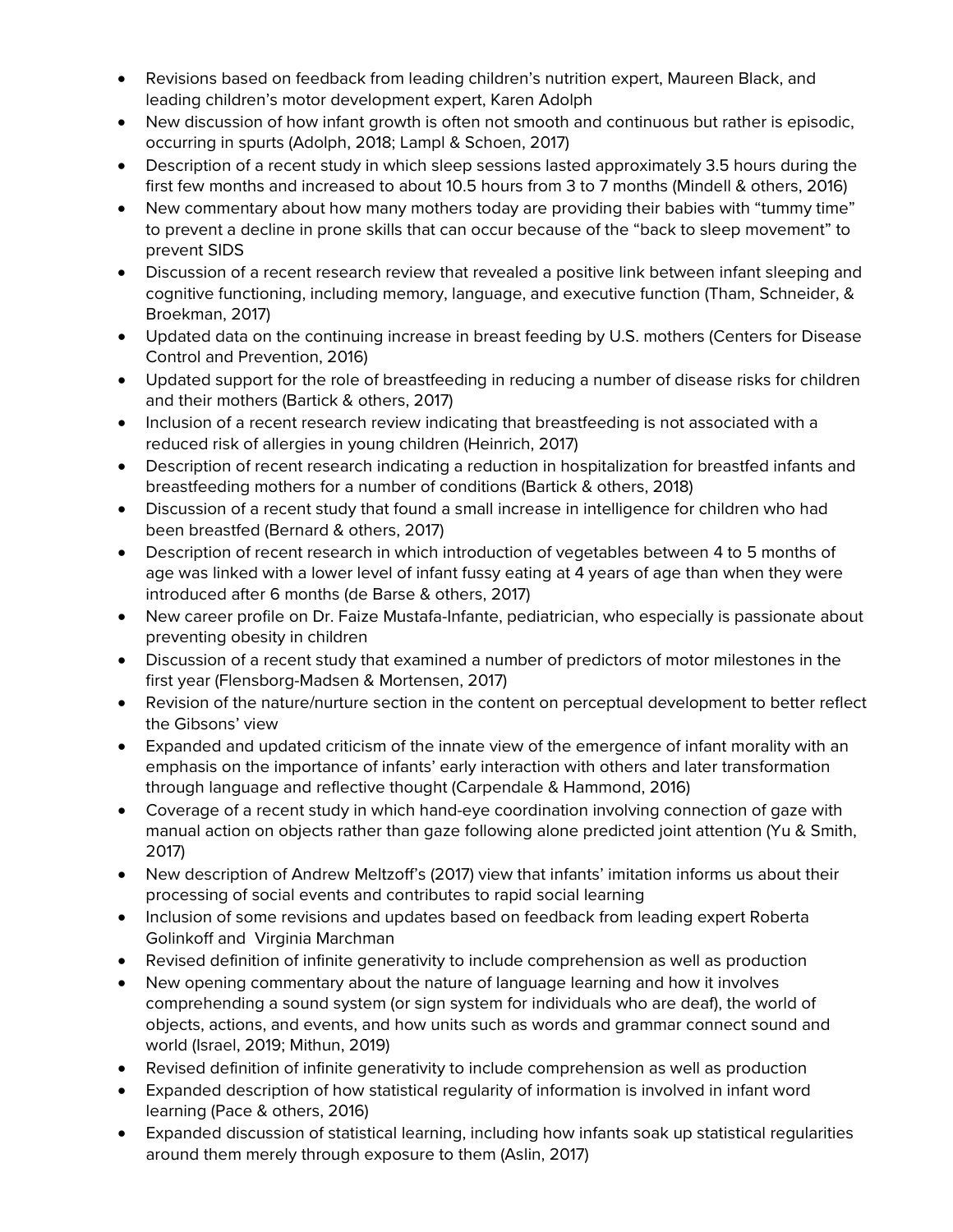- New research on babbling onset predicting when infants would say their first words (McGillion & others, 2017a)
- New commentary on why gestures such as pointing promote further advances in language development
- New content on the vocabulary spurt and how it involves the increase in the pace at which words are learned
- Expanded descriptions of the functions that childdirected speech serves, including providing infants with information about their native language and heightening differences with speech directed to adults (Golinkoff & others, 2015)
- Coverage of recent research in which child-directed speech in a one-to-one social context for 11 to 14-montholds was related to productive vocabulary at 2 years of age for Spanish-English bilingual infants for both languages and each language independently (RamirezEsparza, Garcia-Sierra, & Kuhl, 2017)
- Inclusion of a recent study that revealed both full-term and preterm infants who heard more caregiver talk based on all-day recordings at 16 months of age had better language skills at 18 months of age (Adams & others, 2018)
- New discussion of recent research in several North American urban areas and the small island of Tanna in the South Pacific Ocean that found that fathers in both types of contexts engaged in child-directed speech with their infants (Broesch & Bryant, 2017)
- New emphasis on the importance of social cues in infant language learning (Ahun & others, 2018; McGillion & others, 2017b; Pace & others, 2016)
- Revised definitions of recasting, expanding, and labeling
- New content on the American Association of Pediatrics (2016) recent position statement on coviewing of videos indicating that infants can benefit when parents watch videos with them and communicate with them about the videos
- Expanded coverage of how parents can facilitate infants' and toddlers' language development

# **Chapter 4: Socioemotional Development in Infancy**

- Edits made to chapter based on feedback from leading expert Joan Grusec
- Expanded and updated coverage of the brain's role in infant emotional development (Bell & others, 2018; Johnson, 2018; Tottenham, 2017)
- New introductory comments about the important role that cognitive processes, in addition to biological and experiential influences, play in children's emotional development, both in the moment and across childhood (Bell, Diaz, & Liu, 2018)
- Discussion of a recent study in which maternal sensitivity was linked to lower levels of infant fear (Gartstein, Hancock, & Iverson, 2017)
- Description of a recent study that revealed excessive crying in 3-month-olds doubled the risk of behavioral, hyperactive, and mood problems at 5 to 6 years of age (Smarius & others, 2017)
- Inclusion of a recent study in which maternal sensitivity was linked to better emotional selfregulation in 10-month-old infants (Frick & others, 2018)
- Coverage of a recent study that found depressed mothers rocked and touched their crying infants less than non-depressed mothers did (Esposito & others, 2017a)
- New description of a study in which young infants with a negative temperament used fewer attention regulation strategies while maternal sensitivity to infants was linked to more adaptive emotion regulation (Thomas & others, 2017)
- Description of a recent study that revealed if parents had a childhood history of behavioral inhibition, their children who also had a high level of behavioral inhibition were at risk for developing anxiety disorders (Stumper & others, 2017)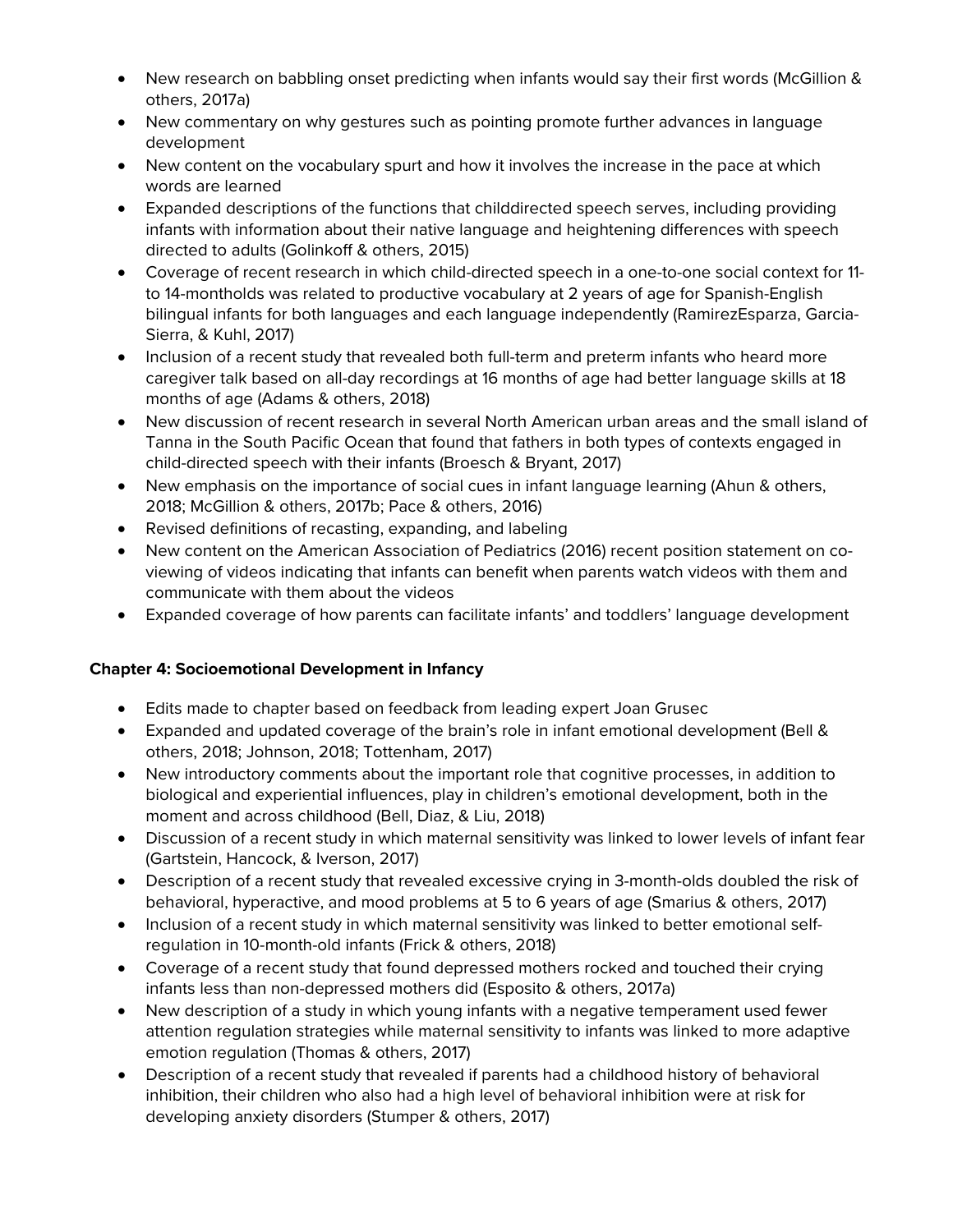- New research that found positive affectivity, surgency, and self-regulation capacity assessed at 4 months of age was linked to school readiness at 4 years of age ( Gartstein, Putnam, & Kliewer, 2016)
- Discussion of recent studies indicating a lower level of effortful control and self-regulation capacity in early childhood were linked to a higher level of ADHD symptoms later in childhood (Willoughby, Gottfredson, & Stifter, 2017) and adolescence (Einziger & others, 2017)
- Expanded and updated content on the increasing belief that babies are socially smarter than used to be thought, including information about Amanda Woodward and her colleagues' (Krough-Jespersen & Woodward, 2016; Liberman, Woodward, & Kinzler, 2017) research on how quickly infants understand and respond to others' meaningful intentions
- Discussion of a recent study in which maternal sensitivity and a better home environment in infancy predicted high self-regulation at 4 years of age (Birmingham, Bub, & Vaughn, 2017)
- Inclusion of recent research in Zambia, where siblings were substantially involved in caregiving activities, that revealed infants showed strong attachments to both their mothers and their sibling caregivers with secure attachment being the most frequent attachment classification for both mother-infant and sibling-infant relationships (Mooja, Sichimba, & Bakersman-Kranenburg, 2017)
- Description of a recent study that did not find support for the view that genes influence motherinfant attachment (Leerkes & others, 2017)
- Description of recent research that revealed providing parents who engage in inadequate or problematic caregiving with practice and feedback focused on interacting sensitively enhances parent-infant attachment security (Coyne & others, 2018; Dozier & Bernard, 2017, 2018; Woodhouse, 2018; Woodhouse & others, 2017)
- Discussion of a recent study that found when adults used scaffolding, infants were twice as likely to engage in helping behavior (Dahl & others, 2017)
- Coverage of a recent study of disadvantaged families in which an intervention involving improving early maternal scaffolding was linked to improvement in cognitive skills at 4 years of age (Obradovic & others, 2017)
- New content about mothers playing 3 times more often with children than fathers do (Cabrera & Rossman, 2017)
- Inclusion of recent research with low-income families indicating that fathers' playfulness at 2 years of age was associated with more advanced vocabulary skills at 4 years of age while mothers' playfulness at 2 years of age was linked to a higher level of emotion regulation at 4 years of age (Cabrera & others, 2017)
- Discussion of a recent study that found negative outcomes on cognitive development in infancy when fathers were more withdrawn and depressed and positive outcomes on cognitive development when they were more engaged and sensitive, as well as less controlling (Sethna & others, 2018)

# **Chapter 5: Physical and Cognitive Development in Early Childhood**

- Discussion of a recent study of 4-year-old girls that found a nine-week motor skill intervention improved the girls' ball skills (Veldman & others, 2017)
- Description of recent research indicating that higher motor skill proficiency in preschool was linked to engaging in a higher level of physical activity in adolescence (Venetsanou & Kambas, 2017)
- Inclusion of recent research that found children with a low level of motor competence had a lower motivation for sports participation and lower global self-worth than their counterparts who had a high level of motor competence (Bardid & others, 2018)
- Discussion of a recent study that revealed 2 1/2-year-old children's liking for fruits and vegetables was related to their eating more fruits and vegetables at 7 years of age (Fletcher & others, 2018)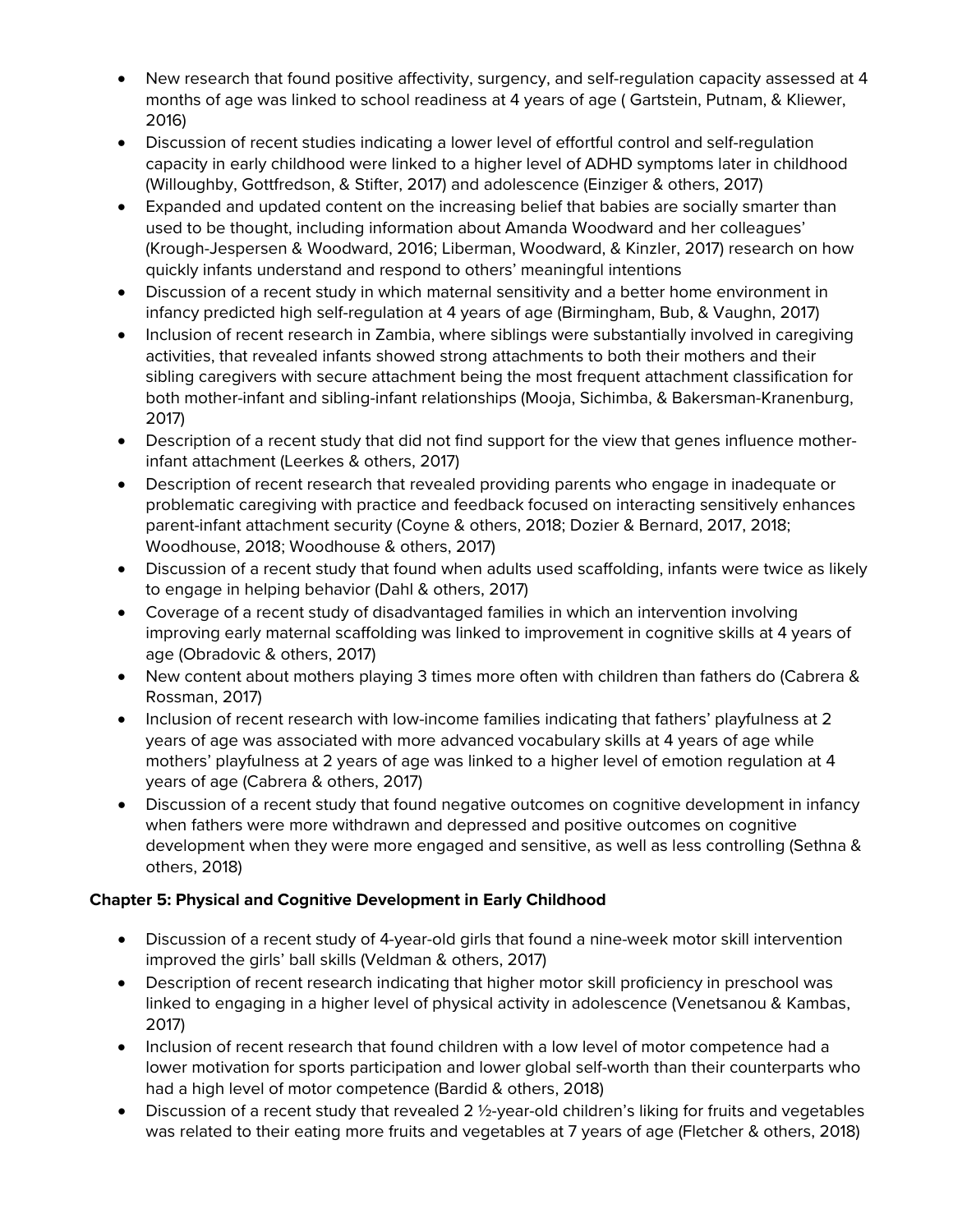- Updated data on the percentage of U.S. 2- to 5-year-old children who are obese, which has recently decreased (Centers for Disease Control and Prevention, 2017)
- New description of the recently devised 5-2-1-0 obesity prevention quidelines for young children: 5 or more servings of fruits and vegetables, no more than 2 hours of screen time, minimum of 1 hour of physical activity, and 0 sugar-sweetened beverages daily (Khalsa & others, 2017)
- New discussion of a longitudinal study that revealed when young children were exposed to environmental tobacco smoke, they were more likely to engage in antisocial behavior at 12 years of age (Pagani & others, 2017)
- Updates and revisions based on feedback from leading expert Megan McClelland
- Updating of recent research on young children's executive function (Blair, 2017; Muller & others, 2017), including a recent study in which young children who showed delayed executive function development had a lower level of school readiness (Willoughby & others, 2017)
- Inclusion of recent research showing the effectiveness of the Tools of the Mind approach in improving a number of cognitive processes and academic skills in young children (Blair & Raver, 2014)
- New research indicating that parental engagement in mind-mindedness advanced preschool children's theory of mind (Hughes, Devine, & Wang, 2017)
- Updated and expanded theory of mind content involving various aspects of social interaction, including secure attachment and mental state talk, parental engagement, peer relations, and living in a higher socioeconomic status family (Hughes, Devine, & Wang, 2018)
- Inclusion of a recent study of 3- to 5-year-old children that revealed earlier development of executive function predicted theory of mind performance, especially for false-belief tasks (Doenyas, Yavuz, & Selcuk, 2017)
- Coverage of a recent study in which theory of mind predicted the severity of autism in children (Hoogenhout & Malcolm-Smith, 2017)
- Revisions to the discussion of young children's language development based on feedback from leading experts Roberta Golinkoff and Virginia Marchman
- Coverage of a recent multigenerational study that found when both Head Start children and their mothers had participated in Head Start, positive cognitive and socioemotional outcomes occurred for the children (Chor, 2018)
- Update on the increase in publicly funded preschool programs that now occurs in 42 states plus the District of Columbia (National Institute for Early Education Research, 2016)
- Description of two recent studies that confirmed the importance of improved parenting engagement and skills in the success of Head Start programs (Ansari & Gershoff, 2016; Roggman & others, 2016)

# **Chapter 6: Socioemotional Development in Early Childhood**

- New emphasis on the importance of how extensively young children can learn by observing the behavior of others, including a recent study in which young children who observed a peer being rewarded for confessing to cheating were more likely to be honest in the future themselves (Ma & others, 2018)
- Inclusion of recent research indicating the broad capacity for self-evaluative emotion was present in the preschool years and was linked to young children's empathetic concern (Ross, 2017)
- Description of a recent study in which young children with higher emotion regulation were more popular with their peers (Nakamichi, 2019)
- New commentary about connections between different emotions and how they may influence development, including a recent study in which participants' guilt proneness combined with their empathy to predict an increase in prosocial behavior (Torstevelt, Sutterlin, & Lugo, 2016)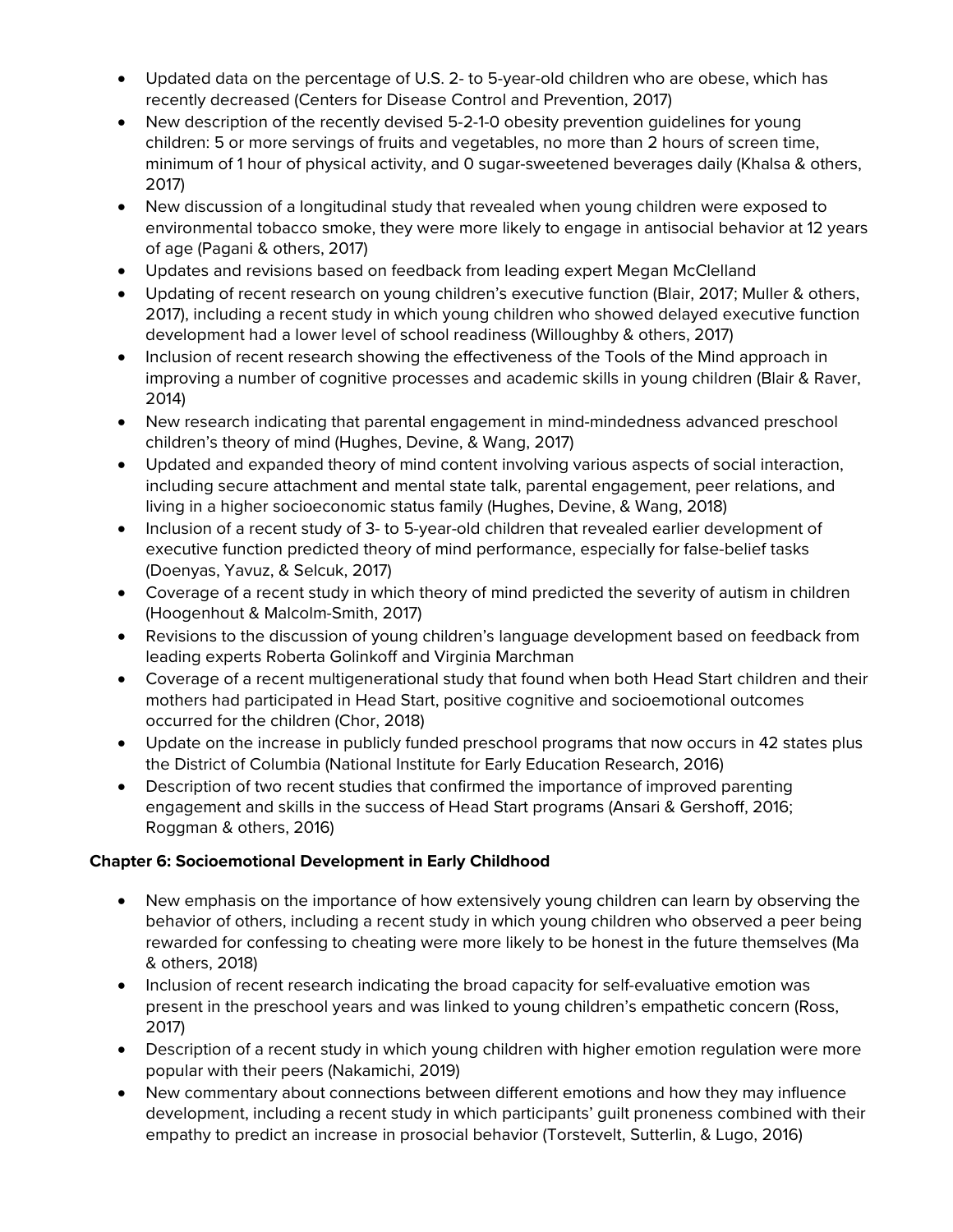- Coverage of a recent study in Great Britain in which gender non-conforming boys were most at risk for peer rejection (Braun & Davidson, 2017)
- Inclusion of a recent research review of a large number of studies that found authoritarian parenting was associated with a higher level of externalizing problems (Pinquart, 2017)
- Coverage of a recent study in which an authoritarian style, as well as pressure to eat, were associated with a higher risk for being overweight or obese in young children (Melis Yavuz & Selkuk, 2018)
- Discussion of a recent study that revealed children of authoritative parents engaged in more prosocial behavior than their counterparts whose parents used the other parenting styles discussed in the section (Carlo & others, 2018)
- Description of a recent research review in which authoritative parenting was the most effective parenting style in predicting which children and adolescents would be less likely to be overweight or obese later in their development (Sokol, Qin, & Puti, 2017)
- New commentary about how in many traditional cultures, fathers use an authoritarian style; in such cultures, children benefit more when mothers use an authoritative parenting style
- New section, "Further Thoughts about Parenting Styles," including four factors than can influence how research on parenting styles can be interpreted
- Coverage of a recent review that concluded there is widespread approval of corporal punishment by U.S. parents (Ciocca, 2017)
- Inclusion of a recent research review of risk factors for engaging in child neglect that concluded that most risks involved parental factors, including a history of antisocial behavior/criminal offending, having mental/physical problems, and experiencing abuse in their own childhood (Mulder & others, 2018)
- Discussion of a longitudinal study that found harsh physical punishment in childhood was linked to a higher incidence of intimate partner violence in adulthood (Afifi & others, 2017b)
- Description of a recent Japanese study in which occasional spanking at 3 years of age was associated with a higher level of behavioral problems at 5 years of age (Okunzo & others, 2017)
- Discussion of a recent meta-analysis that found when physical punishment was not abusive, physical punishment was still linked to detrimental child outcomes (Gershoff & Grogan-Kaylor, 2016)
- Coverage of a recent study that found physical abuse was linked to lower levels of cognitive performance and school engagement in children (Font & Cage, 2018)
- Inclusion of a recent study that revealed exposure to either physical or sexual abuse in childhood and adolescence was linked to an increase in 13- to 18-year- olds' suicide ideation, plans, and attempts (Gomez & others, 2017)
- Description of a longitudinal study in which experiencing early abuse and neglect in the first five years of life were linked to having more interpersonal problems and lower academic achievement from childhood through their 30s (Raby & others, 2018)
- Coverage of a large-scale study that found a birth order effect for intelligence, with older siblings having slightly higher intelligence, but no birth order effects for life satisfaction, internal/external control, trust, risk taking, patience, and impulsivity (Rohrer, Egloff, & Schukle, 2017)
- Description of recent research indicating that mothers' and fathers' work-family conflict was linked to 4-yearolds' lower self-control (Ferreria & others, 2018)
- Discussion of a recent study in which experiencing parents' divorce, as well as child maltreatment, in childhood was linked to midlife suicide ideation (Stansfield & others, 2017)
- Inclusion of a recent meta-analysis that revealed when their parents had become divorced, as adults they were more likely to have depression (Sands, Thompson, & Gavsina, 2017)
- Coverage of a recent study that found interparental hostility was a stronger predictor of children's insecurity and externalizing problems than interparental disagreement and low levels of interparental cooperation (Davies & others, 2016)
- Updated data on the percentage of gay and lesbian parents who are raising children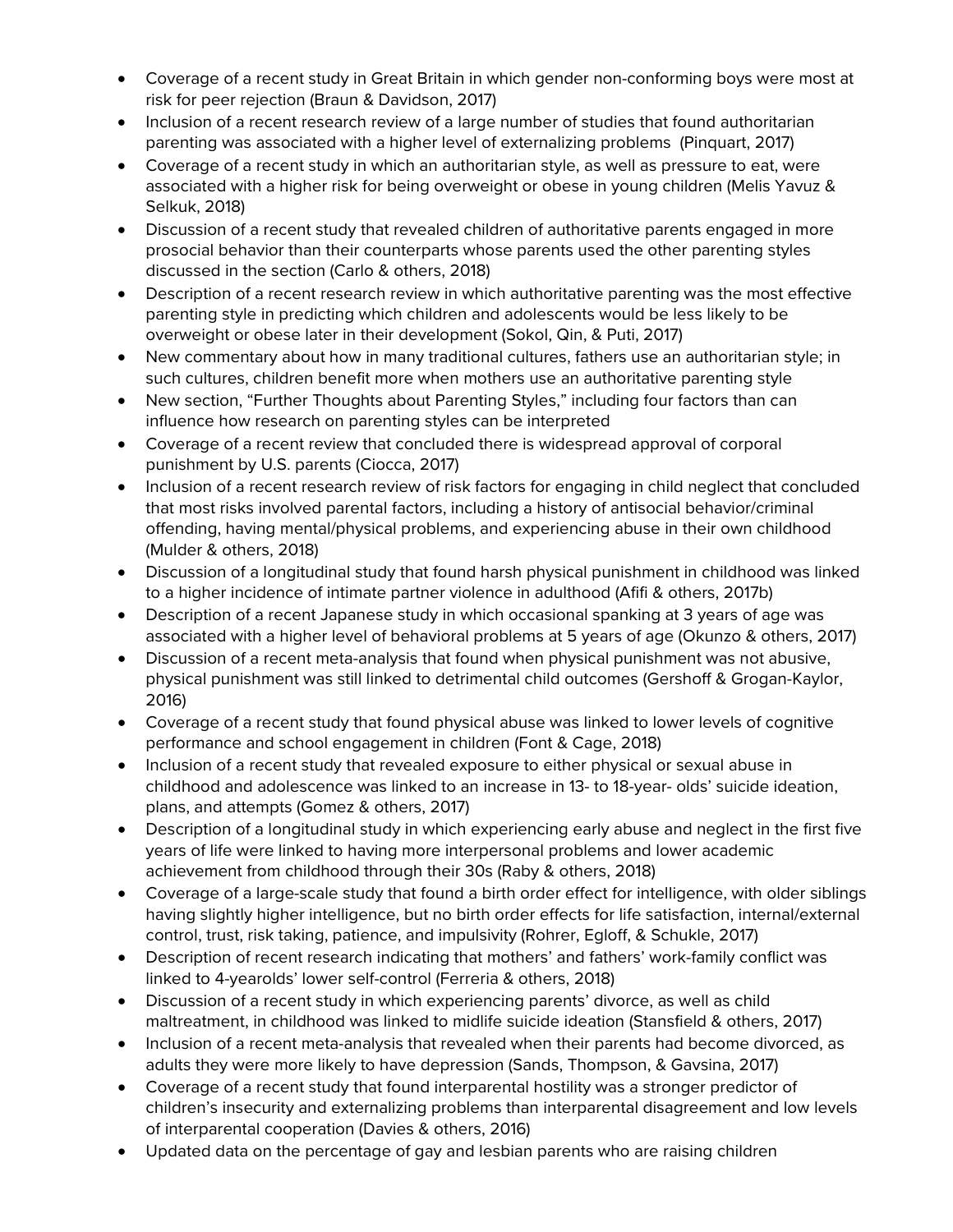- Inclusion of recent research that revealed no differences in the adjustment of school-aged children adopted in infancy by gay, lesbian, and heterosexual parents (Farr, 2017)
- Description of a recent study of lesbian and gay adoptive families indicated that 98 percent of the parents reported their children had adjusted well to school (Farr, Oakley, & Ollen, 2016)
- Coverage of a longitudinal study that found a multicomponent (school-based educational enrichment and comprehensive family services) preschool-to-third-grade intervention with lowincome minority children in Chicago was effective in increasing their high school graduation, as well as undergraduate and graduate school success (Reynolds, Ou, & Temple, 2018)
- Update on the most recent national survey of screen time indicating a dramatic shift to greater use of mobile devices in young children (Common Sense Media, 2013)
- Inclusion of recent research with 2- to 6-year-olds that indicated increased TV viewing on weekends was associated with a higher risk of being overweight or obese (Kondolot & others, 2017)
- Description of a recent meta-analysis that found children's exposure to prosocial media is linked to higher levels of prosocial behavior and empathetic concern (Coyne & others, 2018)

#### **Chapter 7: Physical and Cognitive Development in Middle and Late Childhood**

- New coverage of the increase in brain connectivity as children develop and a longitudinal study that found greater connectivity between the prefrontal and parietal regions in childhood was linked to better reasoning ability later in development (Wendelken & others, 2017)
- Discussion of a recent study of elementary school children that revealed 55 minutes or more of daily moderate-to-vigorous physical activity was associated with a lower incidence of obesity (Nemet, 2016)
- Description of a recent meta-analysis that participation in a sustained program of physical activity improved children's attention, executive function, and academic achievement (de Greeff & others, 2018)
- Coverage of a recent study with 7- to 13-year-olds in which a 6-week high-intensity exercise program resulted in improved cognitive control and working memory (Moreau, Kirk, & Waldie, 2018)
- Description of a recent meta-analysis that found children who engage in regular physical activity have better cognitive inhibitory control (Jackson & others, 2016)
- Inclusion of recent research with 8- to 12-year-olds indicating that screen time was associated with lower connectivity between brain regions, as well as lower language skills and cognitive control, while time spend reading was linked to higher levels in these areas (Horowitz-Kraus & Hutton, 2018)
- Updated data on the percentage of 6- to 11-year-old U.S. children who are obese (Ogden & others, 2016)
- Inclusion of a recent Japanese study that revealed the family pattern that was linked to the highest overweight/ obesity in children was a combination of irregular mealtimes and the most screen time for both parents (Watanabe & others, 2016)
- Discussion of a recent study in which children were less likely to be obese or overweight when they attended schools in states that had a strong policy emphasis on healthy food and beverage (Datar & Nicosia, 2017)
- Updated statistics on the percentage of U.S. children who have different types of disabilities and revised update of Figure 4 (National Center for Education Statistics, 2016)
- Description of a recent research review that found girls with ADHD had more problematic peer relations than typically developing girls in a number of areas (Kok & others, 2016)
- Coverage of a recent research review that concluded ADHD in childhood is linked to a number of long-term outcomes (Erksine & others, 2016)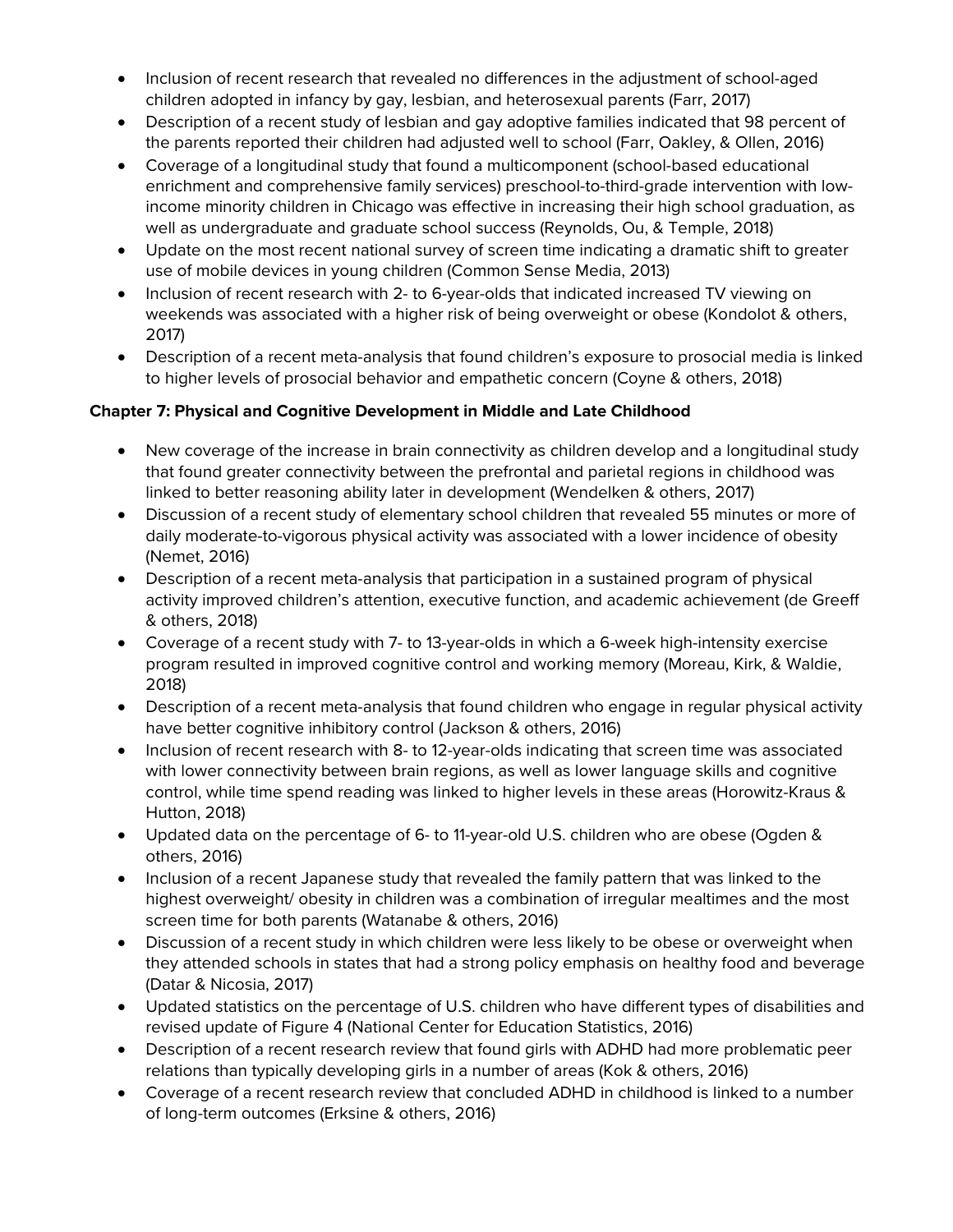- Discussion of a recent study that found childhood ADHD was associated with long-term underachievement in math and reading (Voigt & others, 2017)
- Description of a recent study in which individuals with ADHD were more likely to become parents at 12 to 16 years of age (Ostergaard & others, 2017)
- Coverage of a recent research review that concluded stimulation medications are effective in treating children with ADHD in the short term, but that long-term benefits of such medications are not clear (Rajeh & others, 2017)
- Discussion of a recent meta-analysis that found mindfulness training improved the attention of children with ADHD (Caincross & Miller, 2018)
- Inclusion of a recent meta-analysis that concluded physical exercise is effective in reducing cognitive symptoms of ADHD in individuals 3 to 25 years of age (Tan, Pooley, & Speelman, 2017)
- Coverage of a recent meta-analysis in which exercise was associated with better executive function in children with ADHD (Vysniauske & others, 2018)
- Description of a recent study in which an 8-week yoga program improved the sustained attention of children with ADHD (Chou & Huang, 2017)
- New commentary that despite the recent positive research findings using neurofeedback, mindfulness training, and exercise to improve the attention of children with ADHD, it remains to be determined if they are as effective as stimulant drugs and/or whether they benefit children as add-ons to stimulant drugs (Den Jeijer & others, 2017)
- Updated data on the increasing percentage of children being diagnosed as having autism spectrum disorder (Christensen & others, 2016)
- Inclusion of a recent study that revealed a lower level of working memory was the executive function most strongly associated with autism spectrum disorders (Ziermans & others, 2017)
- New coverage of two recent surveys in which only a minority of parents reported that their child's autism spectrum disorder was identified prior to three years of age and that one-third to one-half of the cases were identified after six years of age (Sheldrick, Maye, & Carter, 2017)
- Discussion of a recent study in which children's verbal working memory was linked to these aspects of both first and second language learners: morphology, syntax, and grammar (Verhagen & Leseman, 2016)
- Inclusion of recent research that found mindfulnessbased intervention improved children's attention selfregulation (Felver & others, 2017)
- Description of the most recent revision of the Wechsler Intelligence Scale for Children—V, and its increase in the number of subtests and composite scores (Canivez, Watkins, & Dombrowski, 2017)
- Coverage of recent research that found a significant link between children's general intelligence and their selfcontrol (Meldrum & others, 2017)
- Discussion of a recent two-year intervention in study with families living in poverty in which maternal scaffolding and positive home stimulation improved young children's intellectual functioning (Obradovic & others, 2016)
- New content on stereotype threat in the section on cultural bias in intelligence tests (Grand, 2017; Lyons & others, 2018; Williams & others, 2018)
- Update on the percentage of U.S. students who are classified as gifted (National Association for Gifted Children, 2017)
- New commentary that vocabulary development plays an important role in reading comprehension (Vacca & others, 2018)
- Coverage of a recent study of 6- to 10-year-old children that found early bilingual exposure was a key factor in bilingual children outperforming monolingual children on phonological awareness and word learning (Jasinsksa & Petitto, 2018)
- Discussion of research that documented bilingual children were better at theory of mind tasks than were monolingual children (Rubio-Fernandez, 2017)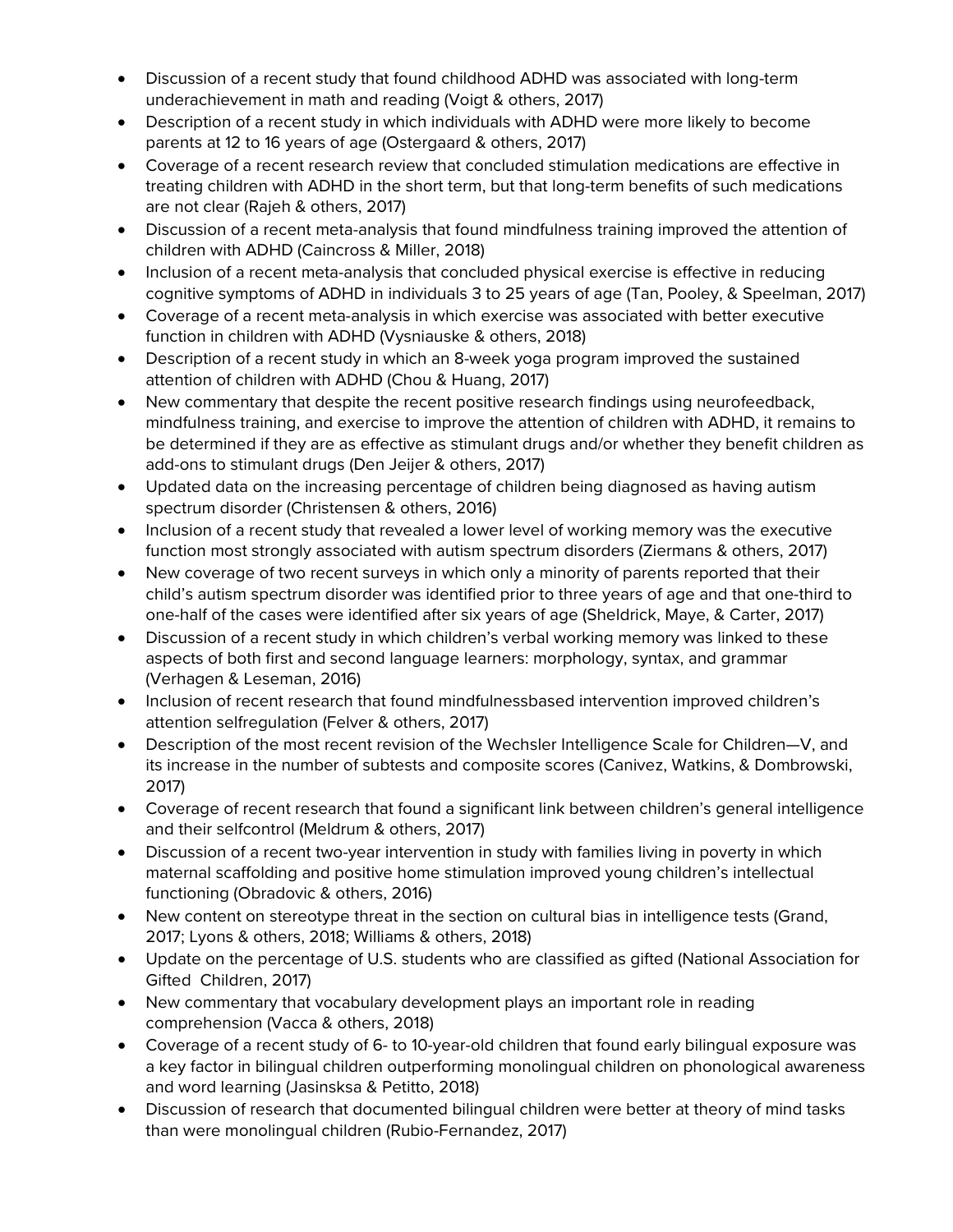#### **Chapter 8: Socioemotional Development in Middle and Late Childhood**

- New description of recent research studies indicating that children and adolescents who do not have good perspective-taking skills are more likely to have difficulty in peer relations and engage in more aggressive and oppositional behavior (Morosan & others, 2017; Nilsen & Basco, 2017; O'Kearney & others, 2017)
- Inclusion of a longitudinal study that revealed the quality of children's home environment (which involved assessment of parenting quality, cognitive stimulation, and the physical home environment) was linked to their self-esteem in early adulthood (Orth, 2017)
- New discussion of the recent book Challenging the Cult of Self-Esteem in Education (Bergeron, 2018) that criticizes education for promising high self-esteem for students, especially those who are impoverished or marginalized
- Coverage of a longitudinal study that found a higher level of self-control in childhood was linked to a slower pace of aging at 26, 32, and 38 years of age (Belsky & others, 2017)
- New description of an app that is effective in improving children's self-control: www.selfregulationstation.com/sr-ipad-app/
- New discussion of a longitudinal study in which a higher level of emotion regulation in early childhood was linked to a higher level of externalizing problems in adolescence (Perry & others, 2017) • Inclusion of a recent study that revealed females are better than males at facial emotion perception across the life span (Olderbak & others, 2018)
- New section, "Social-Emotional Education Programs," that describes two increasingly implemented programs: 1) Second Step (Committee for Children, 2018) and 2) Collaborative for Academic, Social, and Emotional Learning (CASEL (2018)
- New career profile on Dr. Melissa Jackson, child and adolescent psychiatrist
- Substantial revision of the discussion of Kohlberg's theory of moral development to make it more concise and clear
- New coverage of how we need to make better progress in dealing with an increasing array of temptations and possible wrongdoings in a human social world in which complexity is accumulating over time (Christen, Narvaez, & Gutzwiller, 2018)
- Deletion of the section on Gender Role Classification because of decreasing interest in the topic in recent years
- Discussion of a recent study with eighth grade students in 36 countries that revealed girls had more egalitarian attitudes about gender roles than did boys (Dotti Sani & Uaranta, 2015)
- Description of a recent meta-analysis of attachment in middle/late childhood and adolescence in which parents of children and adolescents who more securely attached were more responsive, more supportive of children's and adolescents' autonomy, used more behavioral control strategies, and engaged in less harsh control strategies (Koehn & Kerns, 2018). Also in this metaanalysis, parents of children and adolescents who showed more avoidant attachment were less responsive and engaged is less behavioral control strategies. Regarding ambivalent attachment, no links to parenting were found.
- Inclusion of recent research indicating that when children have a better parent-child affective relationship with their stepparent, the children have fewer internalizing and externalizing problems (Jensen & others, 2018)
- Coverage of a recent study of young adolescents in which peer rejection predicted increases in aggressive and rule-breaking behavior (Janssens & others, 2017)
- Description of a longitudinal study that revealed children who were bullied at 6 years of age were more likely to have excess weight gain when they were 12 to 13 years old (Sutin & others, 2016)
- Inclusion of a longitudinal study that revealed being a victim of bullying in childhood was linked to increased use of mental health services five decades later (EvansLacko & others, 2017)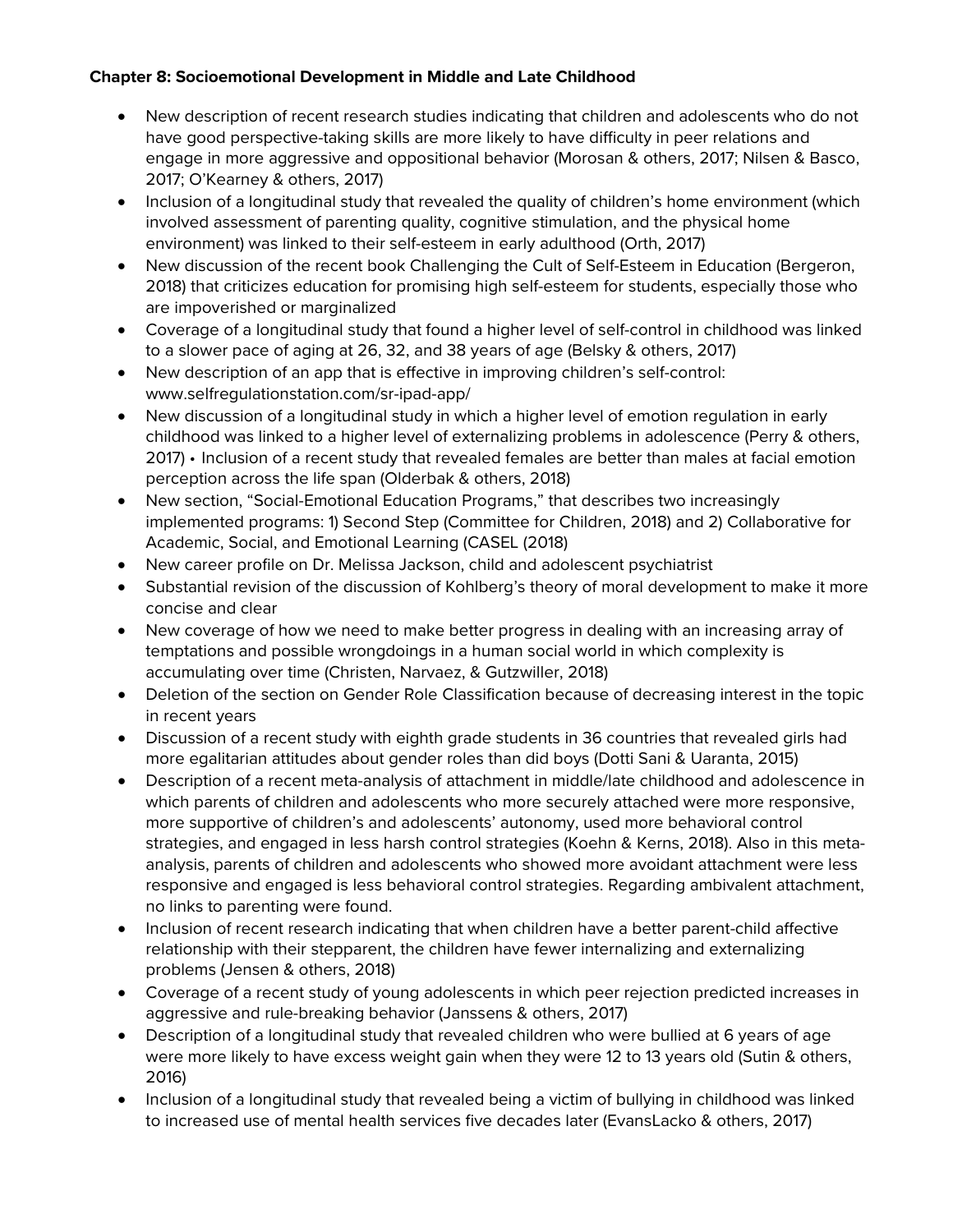- Description of recent longitudinal studies that indicated victims bullied in childhood and adolescence have higher rates of agoraphobia, depression, anxiety, panic disorder, and suicidality in the early to mid-twenties (Arseneault, 2017; Copeland & others, 2013)
- Coverage of recent research in which adolescents who were bullied in both a direct way and through cyberbullying had more behavioral problems and lower selfesteem than their counterparts who were only bullied in one of two ways (Wolke, Lee, & Guy, 2017)
- Inclusion of a 2017/2018 update on the Every Student Succeeds Act (ESSA) with the Trump administration planning to go forward with ESSA but giving states much more flexibility in its implementation (Klein, 2017)
- Coverage of a recent intervention (City Connects program) with first-generation immigrant children attending high-poverty schools that was successful in improving the children's reading and math skills (Dearing & others, 2016)
- Inclusion of a longitudinal study that involved implementation of the Child-Parent Center Program in highpoverty neighborhoods of Chicago that provided school-based educational enrichment and comprehensive family services from 3 to 9 years of age (Reynolds, Ou, & Temple, 2018). Children who participated in the program had higher rates of postsecondary completion, including more years of education, an associate's degree or higher, and a master's degree.
- New coverage of a recent research review that concluded increases in family income for children in poverty was linked to increased achievement in middle school, as well as higher educational attainment in adolescence and emerging adulthood (Duncan, Magnuson, & Votruba-Drazil, 2017)
- New content on Teach for America and its efforts to place college graduates in teaching positions in schools located in low-income areas and a new career profile on Teach for America instructor Ahou Vaziri
- Update on comparisons of U.S. students with their counterparts around the globe in math and science achievement (Desilver, 2017; TIMMS, 2015)
- Coverage of recent research indicating that many parents and teachers with growth mindsets don't have children and adolescents with growth mindsets (Haimovitz & Dweck, 2017)
- New research that indicates the following are what parents and teachers need to do to create growth mindsets in children and adolescents: teach for understanding, provide feedback that improves understanding, give students opportunities to revise their work, communicate how effort and struggle are involved in learning, and function as partners with children and adolescents in the learning process (Hooper & others, 2016; Sun, 2015)
- Inclusion of recent research that found students from lower income families were less likely to have a growth mindset than were students from wealthier families but the achievement of students from lower income families was more likely to be protected if they had a growth mindset (Claro, Paunesku, & Dweck, 2016)
- Discussion of a recent study that revealed having a growth mindset protected women's and minorities' outlook when they chose to confront expressions of bias toward them in the workplace (Rattan & Dweck, 2018)
- Discussion of a recent study in China that found young adolescents with authoritative parents showed better adjustment than their counterparts with authoritarian parents (Zhang & others, 2017)

# **Chapter 9: Physical and Cognitive Development in Adolescence**

• Coverage of a recent study of non-Latino White and African American 12- to 20-year-olds in the United States that found they were characterized much more by positive than problematic development (Gutman & others, 2017). Their engagement in healthy behaviors, supportive relationships with parents and friends, and positive self-conceptions were much stronger than their angry and depressed feelings.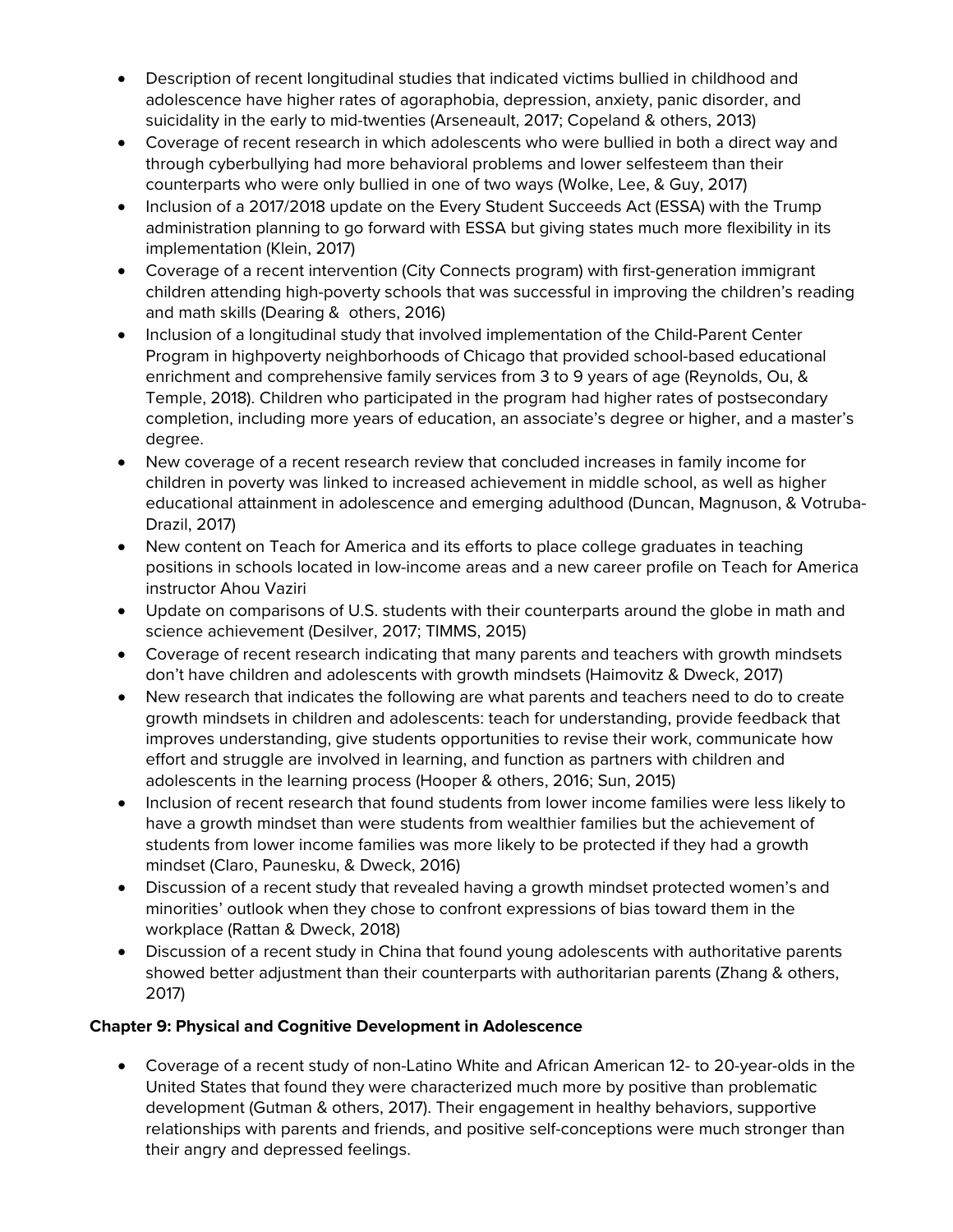- New discussion of three recent studies in Korea and Japan (Cole & Mori, 2017), China (Song & others, 2017), and Saudi Arabia (Al Alwan & others, 2017), all of which found secular trends of earlier pubertal onset in recent years
- Coverage of a recent U.S study that indicated puberty occurred earlier in girls with a higher body mass index (BMI) (Bratke & others, 2017) and a recent Chinese study revealed similar results (Deng & others, 2018)
- Description of a recent study that revealed child sexual abuse was linked to earlier pubertal onset (Noll & others, 2017)
- New research that revealed young adolescent boys had a more positive body image than their female counterparts (Morin & others, 2017)
- New content on the role of social media and the internet in influencing adolescents' body images, including one study of U.S. 12- to 14-year-olds that found heavier social media use was associated with body dissatisfaction (Burnette, Kwitowski, & Mazzeo, 2017)
- Inclusion of research in which onset of menarche before 11 years of age was linked to a higher incidence of distress disorders, fear disorders, and externalizing disorders in females (Platt & others, 2017)
- Coverage of a recent study that found early-maturing girls had higher rates of depression and antisocial age as middle-aged adults mainly because their difficulties began in adolescence and did not lessen over time (Mendle & others, 2018)
- Inclusion of a recent study of U.S. college women that found more time on Facebook was related to more frequent body and weight concern comparison with other women, more attention to the physical appearance of others, and more negative feelings about their own bodies (Eckler, Kalyango, Paasch, 2017)
- New research indicating that early-maturing girls are at risk for physical and verbal abuse in dating (Chen, Rothman, & Jaffee, 2018)
- Updated data on the occurrence of various sexual activities engaged in by adolescents according to age, gender, and ethnicity, including updates (Kann & others, 2016a)
- New commentary that while the majority of sexual minority adolescents have competent and successful developmental paths through adolescence, a recent large-scale study revealed that sexual minority youth engage in a higher prevalence of health-risk factors compared to nonsexual minority youth (Kann & others, 2016b)
- Coverage of a recent national study of 7,000 15- to 24-year-olds' engagement in oral sex, including the low percentage of youth who use a condom when having oral sex (Holway & Hernandez, 2018)
- Updated data on the percentage of adolescent males and females engage in oral sex (Child Trends, 2015)
- Description of a recent study that found that early sexual debut was associated with a number of problems, including sexual risk taking, substance use, violent victimization, and suicidal thoughts and attempts in both sexual minority and heterosexual adolescents (Lowry & others, 2017)
- Discussion of a recent study of Korean girls in which early menarche was associated with earlier initiation of sexual intercourse (Kim & others, 2017)
- Inclusion of recent research in which adolescents who in the eighth grade reported greater parental knowledge and more rules about dating were less likely to initiate sex between the eighth and tenth grade (Ethier & others, 2016)
- Description of a recent study of African American girls that revealed those for whom religion was very or extremely important were much more likely to have a later sexual debut (George Dalmida & others, 2018)
- Updated data on the percentage of adolescents who use contraceptives when they have sexual intercourse (Kann & others, 2016a)
- Updated data on the continued decline in adolescent pregnancy to an historic low in 2015 (Martin & others, 2017)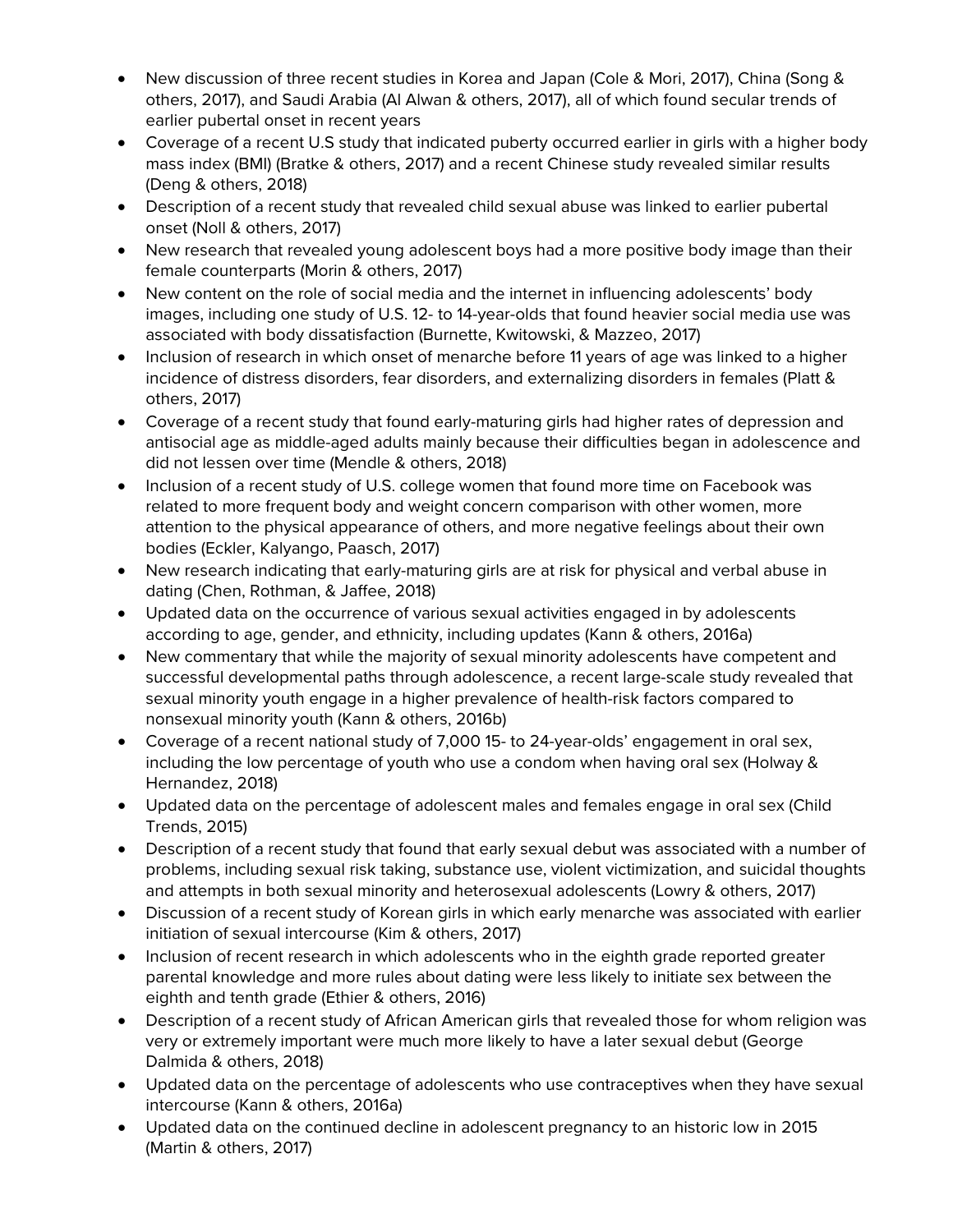- Important new section on the increasing number of medical organizations and experts who have recently recommended that adolescents use long-acting reversible contraception (LARC), which consists of intrauterine devices (IUDs) and contraceptive implants (Allen & others, 2017; Deidrich, Klein, & Peipert, 2017; Society for Adolescent Medicine, 2017)
- New research on factors that are linked to repeated adolescent pregnancy (Dee & others, 2017; Maravilla & others, 2017)
- Coverage of recent surveys that find a large percentage of sexual health education programs do not cover birth control (Lindberg & others, 2016) and that sexual health information is more likely to be taught in high school than in middle school (Alan Guttmacher Institute, 2017)
- Inclusion of recent studies and research views that find comprehensive sex education programs and policies are far more effective in pregnancy prevention, reduction of sexually transmitted infections, and delay of sexual intercourse than are abstinence-only programs and policies (Denford & others, 2017; Jaramillo & others, 2017; Santilli & others, 2017)
- New content on the recent increase in abstinence-onlyuntil-marriage (AOUM) policies and programs in the United States that don't seem to recognize that a large majority of adolescents and emerging adults will initiate sexual intercourse, especially given the recent increase in the age at which U.S. males and females get married
- New position of the Adolescent Society of Health and Medicine (2017) that states research clearly indicates that AOUM programs and policies are not effective but, in contrast, research documents that comprehensive sex education programs and policies area effective in delaying sexual intercourse and reducing other sexual risk behaviors
- Updated commentary on the recent concern about the increased government funding of abstinence-only programs (Donovan, 2017)
- New career profile on Dr. Bonnie Halpern-Felsher, University Professor in Pediatrics and Director of Community Efforts to Improve Adolescents' Health
- Updated data on the percentage of U.S. adolescents who are obese (Centers for Disease Control and Prevention, 2016)
- Updated national data on adolescents' exercise patterns, including gender and ethnic variations (Kann & others, 2016a)
- Discussion of a recent study that indicated aerobic exercise reduced the depressive symptoms of adolescents with MDD (Jaworksa & others, 2018)
- Inclusion of a recent large-scale study of Dutch adolescents that revealed physically active adolescents had fewer emotional and peer problems (Kuiper & others, 2018)
- Description of a recent research review that found that among a number of cognitive factors, memory was the factor that was most often improved by exercise in adolescence (Li & others, 2017)
- Coverage of a recent study of U.S. eighth, tenth, and twelfth graders from 1991 to 2016 that found psychological well-being abruptly decreased after 2012 (Twenge, Martin, & Campbell, 2018). In this study, adolescents who spent more on electronic communication and screens and less time on non-screen activities such as exercise had lower psychological well-being. •

Update on the low percentage of adolescents who get 8 hours of sleep or more per night (Kann & others, 2016a)

- Inclusion of a recent national study of more than 10,000 13- to 18-year-olds that revealed that a number of factors involving sleep timing and duration were associated with an increase in anxiety, mood, substance abuse, and behavioral disorders (Zhang & others, 2017)
- Description of a recent study of college students that revealed consistently low sleep duration was associated with less effective attention the next day (Whiting & Murdock, 2016)
- Discussion of a recent study of college students in which a higher level of text messaging activity during the day and at night was related to a lower level of sleep quality (Murdock, Horissian, & Crichlow-Ball, 2017)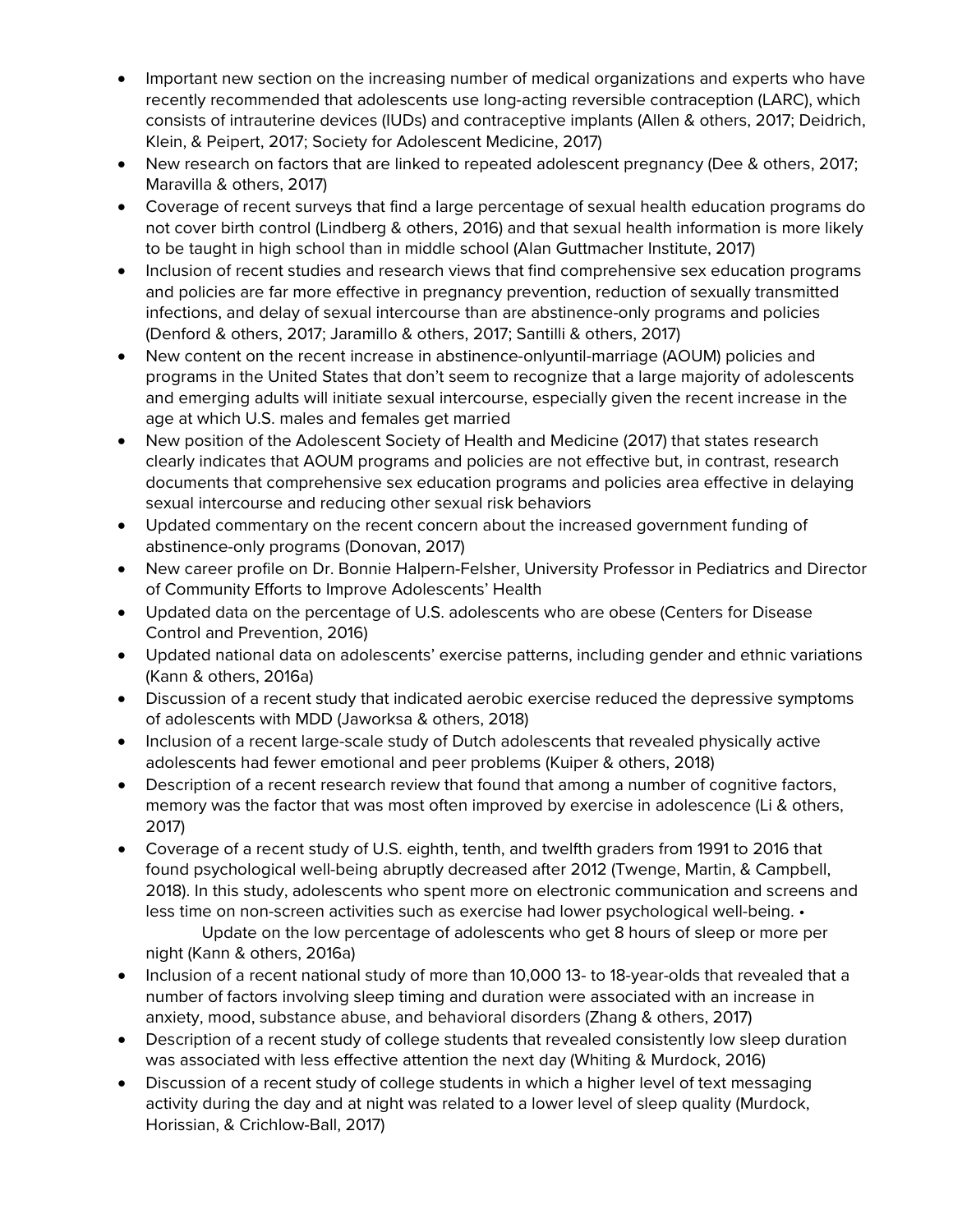- New content on the increase in adolescents who mix alcohol and energy drinks, which is linked to a higher rate of risky driving (Wilson & others, 2018)
- Updated coverage of the Monitoring the Future study's assessment of drug use by secondary school students with 2017 data on U.S. eighth, tenth, and twelfth graders, including recent increases in marijuana and nicotine vaping use (Johnston & others, 2018)
- Coverage of a recent meta-analysis of parenting factors involved in adolescents' alcohol use that indicated higher levels of parental monitoring, support, and involvement were associated with a lower risk of adolescent alcohol misuse (Yap & others, 2017)
- Description of a recent intervention study that revealed Latino parents who had
- Discussion of a recent large scale national study in which friends' use was a stronger influence on adolescents' alcohol use than parental use (Deutsch, Wood, & Shutske, 2018)
- New research indicating that having an increase in Facebook friends across two years in adolescence was linked to an enhanced motivation to be thin ( Tiggemann & Slater, 2017)
- Coverage of a recent study in which a greater use of social networking sites was linked to being more narcissistic (Gnambs & Appel, 2018)
- Coverage of a recent study in which teacher warmth was higher in the last 4 years of elementary school and then dropped in the middle school years (Hughes & Cao, 2018). The drop in teacher warmth was associated with lower student math scores.
- Inclusion of new information from the Bill and Melinda Gates Foundation's (2017, 2018) indicating that many adolescents graduate from high school without the necessary academic skills to succeed in college or to meet the demands of the modern workplace
- New research on the transition to high school, including the greatest difficulties and factors that provide for improved adaptation to the transition (Benner, Boyle, & Bakhtiari, 2017; Wigfield, Rosenzweig, & Eccles, 2017)

#### **Chapter 10: Socioemotional Development in Adolescence**

- New commentary that too little research attention has been given to developmental changes in the specific domains of identity (Galliher, McLean, & Syed, 2017; Vosylis, Erentaite, & Crocetti, 2018)
- New content on the dual cycle identity model that separates out identity development into two processes: 1) A formation cycle and 2) a maintenance cycle (Luyckx & others, 2014, 2017)
- New discussion of parental (Crocetti & others, 2017) and peer/friend (Rivas-Drake & Imana-Taylor, 2018; Santos & others, 2017) influences on adolescent identity development
- Updated description of the positive outcomes when individuals have pride in their ethnic group, including recent research (Anglin & others, 2018; Douglass & Umana-Taylor, 2017; Umana-Taylor & others, 2017)
- New content on identity development and the digital environment that explores the widening audience adolescents and emerging adults have to express their identity and get feedback about it in their daily connections on social media such as Instagram, Snapchat, and Facebook (Davis & Weinstein, 2017; Yau & Reich, 2018)
- Coverage of a recent study of Mexican-origin adolescents that found a positive ethnic identity, social support and anger suppression helped them cope more effectively with racial discrimination whereas anger expressions reduced their ability to cope with the racial discrimination (Park & others, 2018)
- Inclusion of recent research with fifth and eighth graders in which a higher level of parental monitoring was associated with students' having higher grades (Top, Liew, & Luo, 2017)
- Discussion of a recent study that found better parental monitoring was linked to lower marijuana use by adolescents (Haas & others, 2018) and another study that revealed lower parental monitoring was associated with earlier initiation of alcohol use, binge drinking, and marijuana use in 13- to 14-year-olds (Rusby & others, 2018)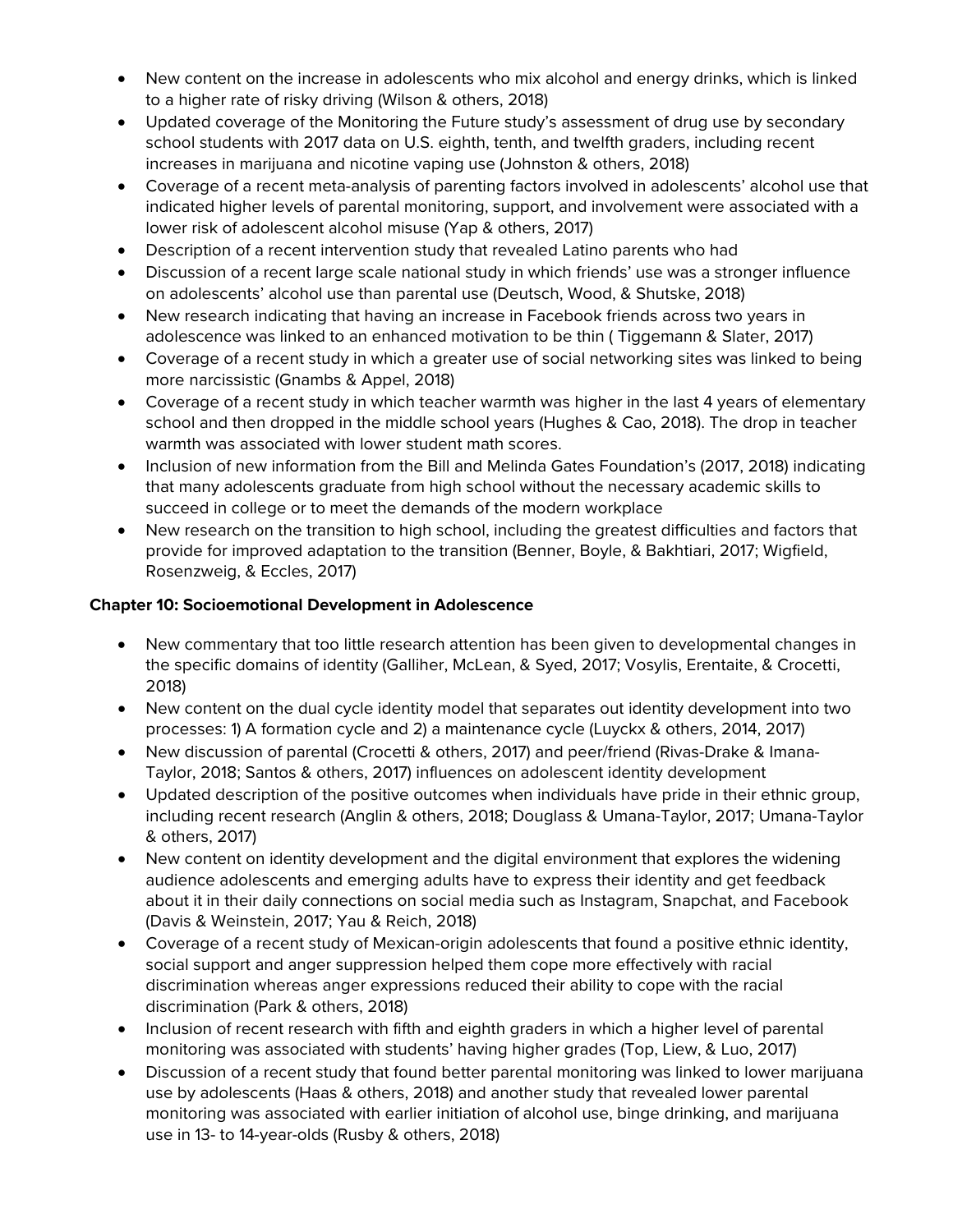- Inclusion of a recent study that indicated two types of parental media monitoring--active monitoring and connective co-use (engaging in media with the intent to connect with adolescents)—were linked to lower media use by adolescents (Padilla-Walker & others, 2018)
- Discussion of a recent study that revealed from 16 to 20 years of age, adolescents perceived that they had increasing independence and a better relationship with their parents (Hadiwiya & others, 2017)
- Discussion of a recent study of Latino families that revealed a higher level of secure attachment with mothers during adolescence was linked to a lower level of heavy drug use (Gattamorta & others, 2017)
- Coverage of a recent study that revealed when they had grown up in poverty, adolescents engaged in less risktaking if they had a history of secure attachments to caregivers (Delker, Bernstein, & Laurent, 2018)
- Inclusion of a recent analysis that found secure attachment to the mother and to the father was associated with fewer depressive symptoms in adolescents (Kerstis, Aslund, & Sonnby, 2018)
- Description of a recent study of Chinese American families that found parent-adolescent conflict increased in early adolescence, peaked at about 16 years of age, and then declined through late adolescence and emerging adulthood (Juang & others, 2018)
- New research with Latino families indicating that high parent-adolescent conflict was associated with higher adolescent rates of aggression (Smokowski & others, 2017)
- Inclusion of recent research on adolescent girls that found friends' dieting predicted whether adolescent girls would engage in dieting or extreme dieting ( Balantekin, Birch, & Savage, 2017)
- Discussion of a recent study that indicated that friendship quality was linked to the quality of romantic relationships in adolescence (Kochendorfer & Kerns, 2017)
- Coverage of a recent study that found long-term romantic relationships in adolescence were both supportive and turbulent, characterized by elevated levels of support, negative interactions, higher control, and more jealousy (Lantagne & Furman, 2017)
- New main section, "Socioeconomic Status and Poverty"
- Inclusion of a recent study that found of 13 risk factors, low SES was the most likely to be associated with smoking initiation in fifth graders (Wellman & others, 2017)
- Discussion a recent Chinese study in which adolescents were more likely to have depressive symptoms in low SES families (Zhou, Fan, & Zin, 2017)
- Coverage of a U.S. longitudinal study that revealed low SES in adolescence was linked to having a higher level of depressive symptoms at age 54 for females (Pino & others, 2018). In this study, low SES females who completed college were less likely to have depressive symptoms than low SES females who did not complete college.
- Inclusion of a U.S. longitudinal study that found low SES in adolescence was a risk factor for cardiovascular disease 30 years later (Doom & others, 2017)
- Coverage of a recent study of 12- to 19-year-olds indicating that their perceived well-being was lowest when they had lived in poverty from 0 to 2 years of age (compared to 3 to 5, 6 to 8, and 9 to 11 years of age) and also each additional year lived in poverty was associated with even lower perceived well-being in adolescence (Garipy & others, 2017)
- Description of a recent study that found these four psychological and social factors predicted higher achievement by adolescents living in poverty: 1) academic commitment, 2) emotional control, 3) family involvement, and 4) school climate (Li, Allen, & Casillas, 2017)
- Description of a recent study comparing Asian, Latino, and non-Latino immigrant adolescents in which immigrant Asian adolescents had the highest level of depression, lowest self-esteem, and experienced the most discrimination (Lo & others, 2017)
- Inclusion of a recent study of Mexican origin youth that revealed when adolescents reported a higher level of familism, they engaged in lower levels of risk taking (Wheeler & others, 2017)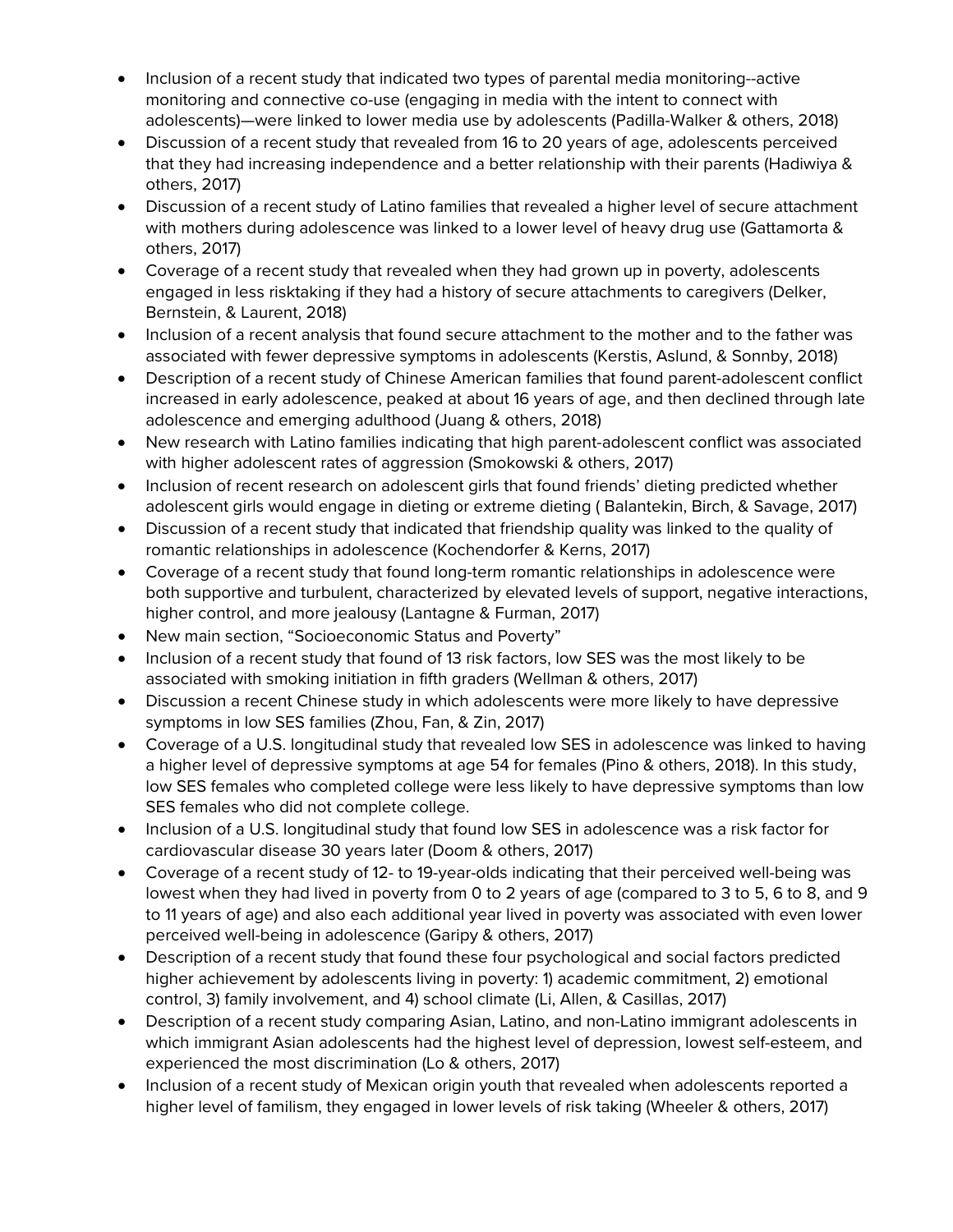- Discussion of a recent study in which heavy media multitaskers were less likely to delay gratification and more likely to endorse intuitive, but wrong, answers on a cognitive reflection task (Schutten, Stokes, & Arnell, 2017)
- Coverage of recent research that found less screen time was linked to adolescents' better health-related quality of life (Yan & others, 2017) and that a higher level of social media use was associated with a higher level of heavy drinking by adolescents (Brunborg, Andreas, & Kvaavik, 2017)
- Discussion of a recent study of 13- to 16-year-olds that found increased night-time mobile phone use was linked to increased externalizing problems and decreased selfesteem (Vernon, Modecki, & Barber, 2018)
- Updated data on the percentage of adolescents who use social networking sites and engage in text messaging daily (Lenhart, 2015; Lenhart & others, 2015)
- Coverage of a recent national study of social media indicating how extensively 18- to 24-yearolds are using various sites such as Snapchat, Instagram, twitter, and YouTube (Smith & Anderson, 2018)
- Updated statistics on the significant decline in juvenile court delinquency caseloads in the United States in recent years (Hockenberry & Puzzanchera, 2017)
- Inclusion of a recent study of more than 10,000 children and adolescence revealing that a family environment characterized by poverty and child maltreatment was linked to entering the juvenile justice system in adolescence (Vidal & others, 2017)
- Description of a recent study of middle school adolescents that found peer pressure for fighting and friends' delinquent behavior were linked to adolescents' aggression and delinquent behavior (Farrell, Thompson, & Mehari, 2017)
- Discussion of a recent study that revealed an increase in the proportion of classmates who engage in delinquent behavior increased the likelihood that other classmates would become delinquents (Kim & Fletcher, 2018)
- Inclusion of a recent study that indicated adolescent delinquents were high on affiliating with deviant peers and engaging in pseudomature behavior and low on peer popularity and school achievement (Gordon Simons & others, 2018)
- Coverage of recent research in which having callousunemotional traits predicts an increased risk of engaging in delinquency for adolescent males (Ray & others, 2017)
- Description of a recent study of female adolescents in which an increase in their self-control was linked to decreased likelihood of police contact (Hipwell & others, 2018)
- New content indicating that at 12 years of age, 5.2 percent of females compared to 2 percent of males had experienced first-onset depression (Breslau & others, 2017). Also in this study, the cumulative incidence of depression from 12 to 17 years of age was 36 percent for females and 14 percent for boys.
- Recent research that found co-rumination with friends was linked to greater peer stress for adolescent girls (Rose & others, 2017)
- Discussion of recent research indicating that family therapy can be effective in reducing adolescent depression (Poole & others, 2017)
- Inclusion of a recent study that revealed adolescents who were isolated from their peers and whose caregivers emotionally neglected them were at significant risk for developing depression (Christ, Kwak, & Lu, 2017)
- Updated coverage of adolescent suicidal thoughts and behavior in the United States (Kann & others, 2016a)
- Discussion of recent research indicating that the most significant factor in a first suicide attempt during adolescence was major depressive episode while for children it was child maltreatment (Peyre & others, 2017)
- Coverage of a recent study in which a sense of hopelessness predicted an increase in suicide ideation in depressed adolescents (Wolfe & others, 2018)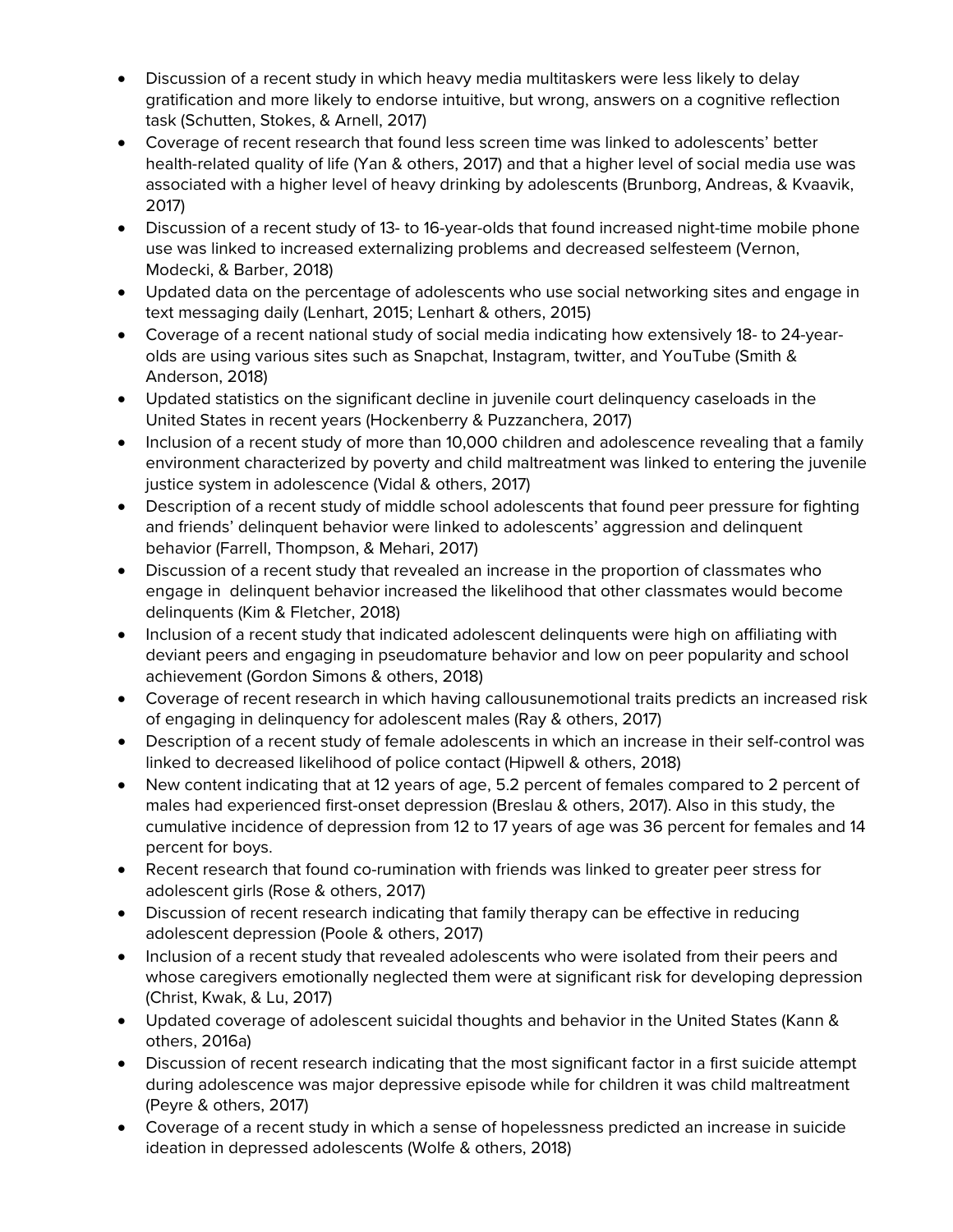- Description of two recent studies that revealed child maltreatment during the childhood years was linked with suicide attempts in adulthood (Park, 2017; Turner & others, 2017)
- Inclusion of a recent study that confirmed childhood sexual abuse was a significant factor in suicide attempts (Ng :& others, 2018)
- Discussion of a recent meta-analysis that revealed adolescents who were the victims of cyberbullying were  $2 \frac{1}{2}$  times more likely to attempt suicide and 2 times more likely to have suicidal thoughts than non-victims (John & others, 2018)

#### **Chapter 11: Physical and Cognitive Development in Early Adulthood**

- New section, "The Changing Landscape of Emerging and Early Adulthood," that describes how today's emerging and young adults have very different profiles and experiences than their counterparts from earlier generations in education, work, and lifestyles (Vespa, 2017)
- Inclusion of a recent study with U.S. community college students that found they believe they know when they will be an adult when they can care for themselves and others (Katsiaficas, 2017)
- New coverage of recent trends in first year college students' increasing motivation to be well-off financially, as well as their increased feeling of being overwhelmed with what they have to do, are depressed, and feel anxious (Eagan & others, 2017)
- Discussion of a recent study in which a higher level of energy drink consumption was linked to more sleep problems in college students (Faris & others, 2017)
- Updated data on the incidence of obesity in U.S. adults (Flegal & others, 2016)
- Discussion of recent international comparisons of 33 countries in which the United States had the highest percentage of obese adults (38 percent) and Japan the lowest percentage (3.7); the average of the countries was 19.5 percent of the population being obese (OECD, 2017)
- Coverage of a recent research review in which moderate and vigorous aerobic exercise resulted in a lower incidence of major depressive disorder (Schuch & others, 2017)
- Inclusion of recent research that revealed a mortality risk reduction for individuals who replaced screen time with an increase in daily activity levels (Wijndaele & others, 2017)
- Updated data on binge drinking in college and through early adulthood, including new Figure 3 (Schulenberg & others, 2017)
- Updated data on extreme binge drinking in college students, including data on not only 10 or more drinks at one time in the last two weeks, but also 15 or more in the same time frame (Schulenberg & others, 2017)
- Inclusion of a longitudinal study that revealed frequent binge drinking and marijuana use in the freshman year of college predicted delayed college graduation (White & others, 2018)
- Significant updating of the percentage of individuals 18 to 44 years of age in the United States who report they are heterosexual, gay, lesbian, or bisexual, as well as the percentages of these men and women who report about various feelings involving sexual orientation (Copen, Chandra, & Febo-Vazquez, 2016)
- Inclusion of recent research in which sexual activity in adults on day 1 was linked to greater wellbeing the next day (Kashdan & others, 2018). In this study, higher reported sexual pleasure and intimacy predicted more positive affect and less negative affect the next day.
- New research indicating that suicide ideation was associated with entrance into a friends-withbenefits (FWB) relationship as well as continuation of the FWB relationship (Dube & others, 2017)
- Updated data based on a national survey that found 3.8 percent of U.S. adults reported that they were gay, lesbian, bisexual, or transsexual (Gallup, 2015)
- New commentary that whether an individual is heterosexual, gay, lesbian, or bisexual, the person cannot be talked out of his or her sexual orientation (King, 2017. 2018)
- Updated statistics on HIV/AIDS in the United States (Centers for Disease Control and Prevention, 2018) and around the world (UNAIDS, 2017)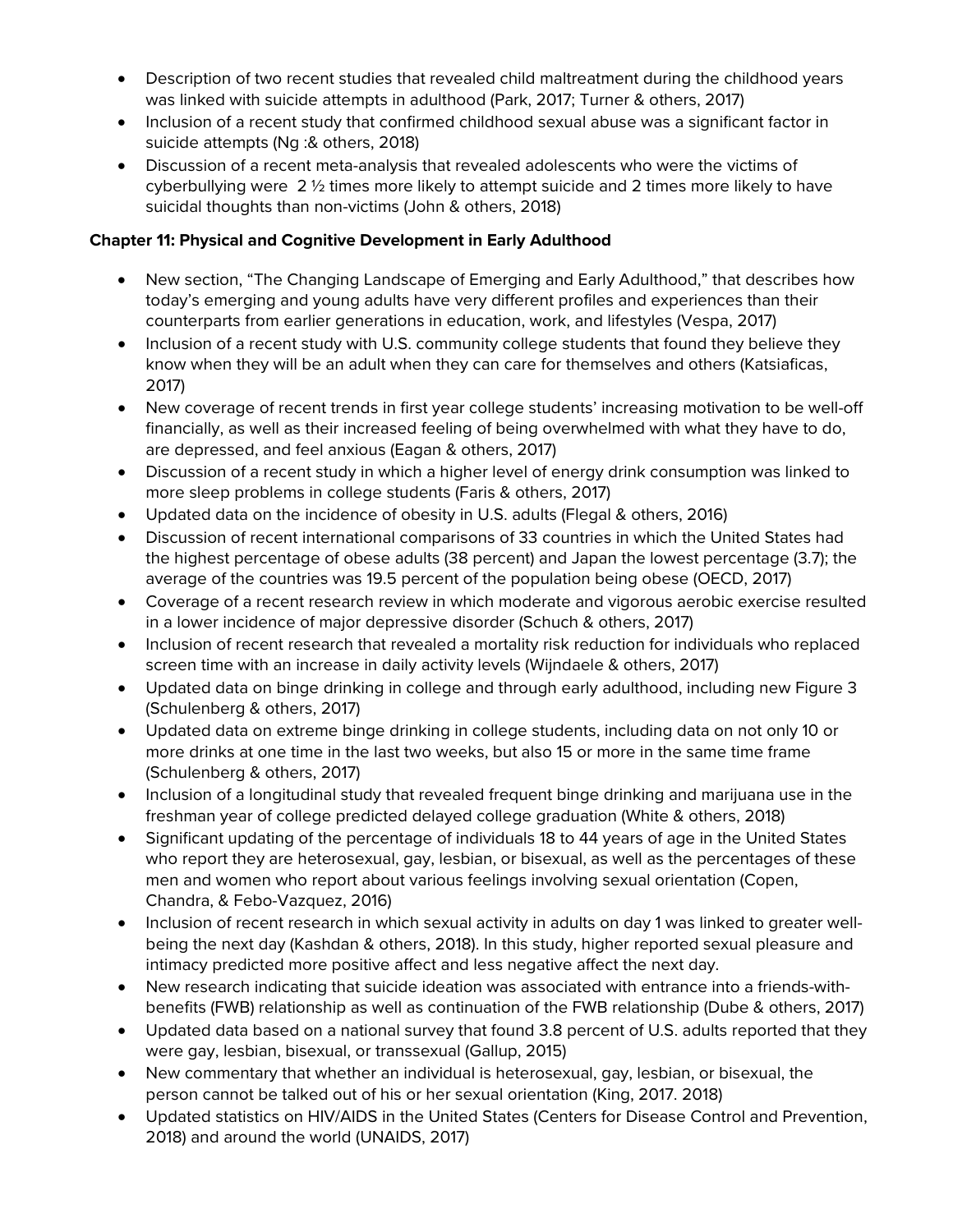- New discussion of a study that found the search for and presence of meaning was linked to wisdom in emerging adults (Webster & others, 2018)
- Updated data on the percentage of full-time and parttime college students who work, which has slightly decreased in recent years (National Center for Education Statistics, 2017)
- Updated data on the average number of hours U.S. adults work per week (Saad, 2014)
- Updated data from a recent survey that revealed that employers say that 2017 is the best year for recent college graduates to be on the job market since 2007 (CareerBuilder, 2017)
- Inclusion of recent research in which an increase in job strain increased workers' insomnia while a decrease in job strain reduced their insomnia (Halonen & others, 2018)
- Description of a recent study that found depression following job loss predicted increased risk of continued unemployment (Stolove & others, 2017)
- Coverage of a study that revealed heavy drinking from 16 to 30 was linked to higher unemployment in middle age (Berg & others, 2018)

#### **Chapter 12: Socioemotional Development in Early Adulthood**

- Inclusion of a longitudinal study from 13 to 72 years of age in which avoidant attachment declined across the life span and being in a relationship predicted lower levels of anxious and avoidant attachment across adulthood (Chopik, Edelstein, & Grimm, 2018)
- Description of a research review that concluded attachment anxious individuals have higher levels of health anxiety (Maunder & others, 2017)
- Coverage of a recent research review that concluded insecure attachment was linked to a higher level of social anxiety in adults (Manning & others, 2017)
- Discussion of recent research that found insecure anxious and insecure avoidant individuals are more likely than securely attached individuals to engage in risky health behaviors, be more susceptible to physical illness, and have poorer disease outcomes (Pietromonaco & Beck, 2018)
- Updated data on the number of Americans who have tried internet matchmaking and gender differences in the categories males and females lie about in internet matchmaking (statisticbrain.com, 2017)
- Description of recent research on how romantic relationships change in emerging adulthood, including different characteristics of adolescent and emerging adult romantic relationships (Lantagne & Furman, 2017)
- New section, "Relationship Education for Adolescents and Emerging Adults," that examines the increasing number of relationship education programs for adolescents and emerging adults, describes their main components, and evaluates their effectiveness (Hawkins, 2018; Simpson, Lenohardt, & Hawkins, 2018)
- Update on the increasing percentage of U.S. individuals 18 and older who are single (U.S. Census Bureau, 2017)
- Updated data on the continued increase in being older before getting married in the U.S. with the age for men now at 29.5 years and for women 27.4 years (Livingston, 2017)
- Movement of section on gender and friendships from the section on "Love" to the new section on "Gender Relationships"
- New section, "Cross-Cultural Differences in Romantic Relationships", that includes comparisons of collectivist and individualist cultures (Gao, 2016) as well as intriguing comparisons of romantic relationships in Japan, Argentina, France, and Qatar (Ansari, 2015)
- Inclusion of data from the recent Match.com 2017 Singles in America national poll that describes Millenials' interest in having sex before a first date, interest in marrying but taking considerable time to get to know someone before committing to a serious relationship, and males interest in having females initiate the first kiss and asking a guy for his phone number
- Updated data on the percentage of U.S. adults who are cohabiting, which increased to 18 million people in 2016, an increase of 29 percent since 2007 (Stepler, 2017; U.S. Census Bureau, 2016)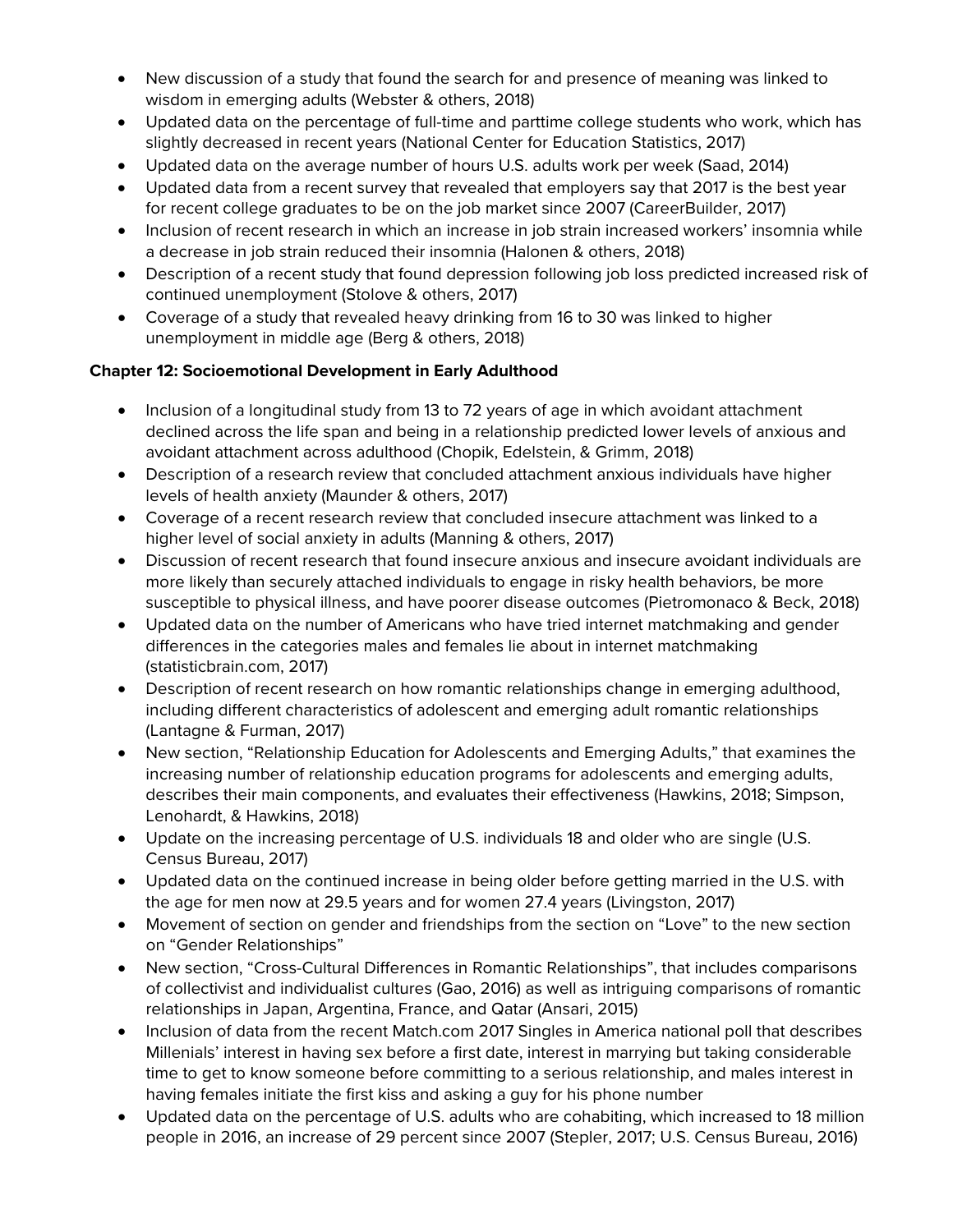- Inclusion of recent research indicating that women who cohabited within the first year of a sexual relationship were less likely to get married than women who waited more than one year before cohabiting (Sassler, Michelmore, & Qian, 2018)
- Coverage of a recent study in which cohabiting individuals were not as mentally healthy as their counterparts in committed marital relationships (Braithwaite & Holt-Lunstad, 2017)
- Description of a recent study of long-term cohabitation (more than 3 years) in emerging adulthood that found emotional distress was higher in long-term cohabitation than in time spent single, with men especially driving the effect (Menitz, 2018). However, heavy drinking was more common in time spent single than in long-term cohabitation.
- New discussion of the marriage paradox including research showing that emerging adults may not be abandoning marriage because they don't like marriage or are disinterested in it, but are delaying marriage because they want to position themselves in the best possible way for developing a healthy marital relationship (Willoughby, Hall, & Goff, 2015; Willoughby & James, 2017)
- Coverage of a recent study of married, divorced, widowed, and single adults that revealed married individuals had the best cardiovascular profile, single men the worst (Manfredni & others, 2017)
- Inclusion of a recent study in Great Britain that found no differences in the causes of breakdowns in marriage and cohabitation (Gravnengen & others, 2017). In this study, "grew apart", "arguments", "unfaithfulness/adultery", "lack of respect, appreciation", and "domestic violence" were the most frequent reasons given for such breakdowns.
- Description of a study of individuals one to 16 years into their marriage that found an increasing trajectory of tension over the course of the marriage was consistently linked to an eventual divorce (Birditt & others, 2017)
- Updated statistics on divorce rates around the world with Russia continuing to have the highest rate (OECD, 2016)
- Coverage of a study that found individuals who were divorced had a higher risk of having alcohol use disorder (Kendler & others, 2017)
- New content indicating that while the divorce rate in first marriages has declined, the divorce rate of remarriages continues to increase (DeLongis & Zwicker, 2017)
- Updated data on the average age at which U.S. women give birth, which occurred more frequently in their 30s than 20s in 2016 for the first time ever, and the average age of a woman giving birth was 27 years of age in 2016 (Centers for Disease Control and Prevention, 2017)
- New research that found the frequency of sexual intercourse in the second to fourteenth years of a marriage was important to marital satisfaction but that a satisfying sex life and a warm interpersonal relationship were more important (Schoenfeld & others, 2017)
- New main section "Gender Communication, Relationships, and Classification"
- Extensive new content on transgender (Budge & Orovecz, 2018; Budge & others, 2017)
- Discussion of a variety of terms used to describe transgender individuals
- New content indicating that it is much more common to have a transgender identity of being born male but identifying with being a female than the reverse (Zucker & Kreukels, 2016)
- Inclusion of a recent research review that concluded transgender youth have higher rates of depression, suicide attempts, and eating disorders than their non-transgender peers (Connolly & others, 2016)

# **Chapter 13: Physical and Cognitive Development in Middle Adulthood**

• Inclusion of a recent research review that found positive subjective time perceptions were linked to better health and well-being while negative subjective time perceptions were associated with lower levels of health and well-being (Gabrain, Dutt, & Wahl, 2017)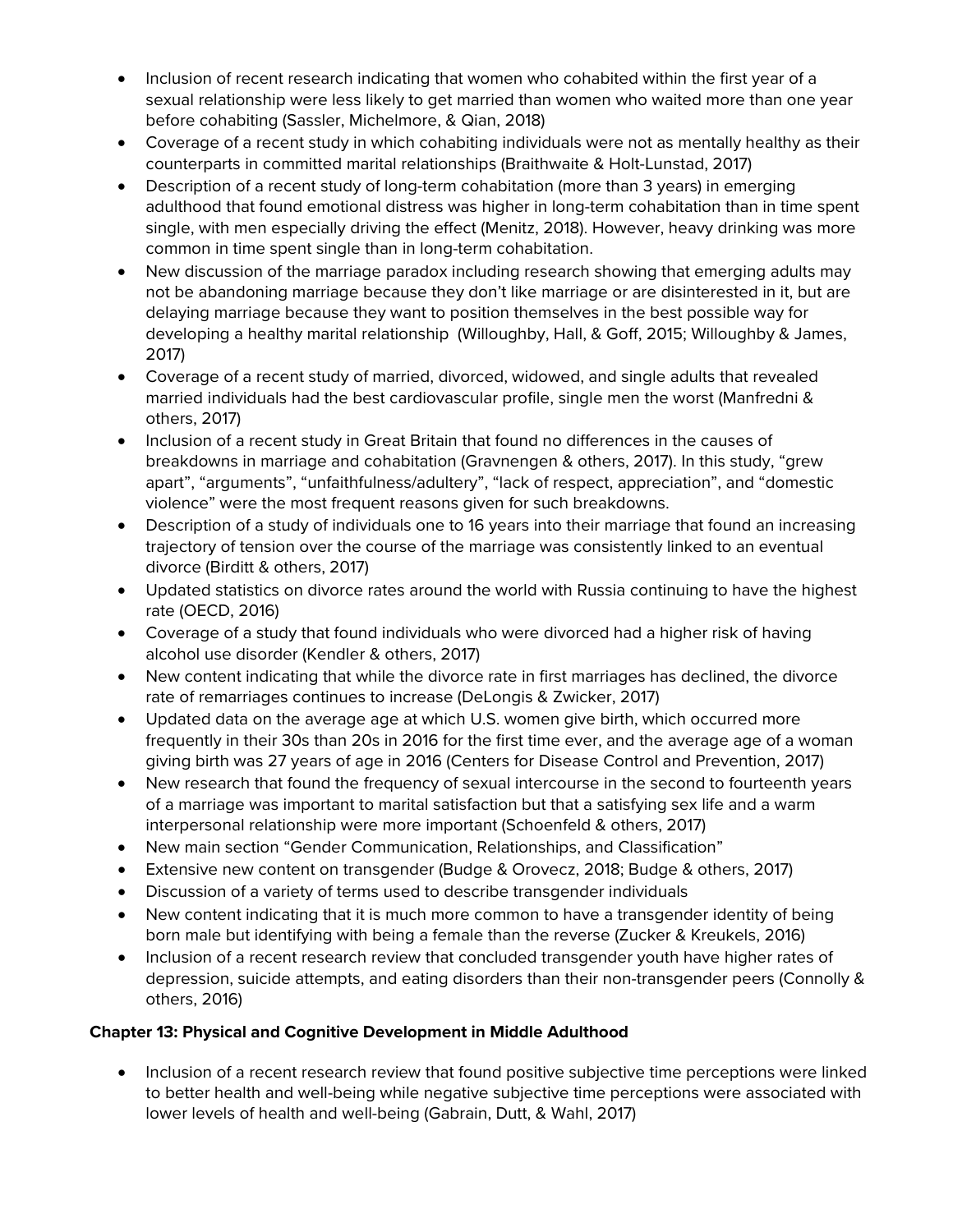- Description of a recent study in which undergraduate students were shown a computergenerated graph of a person identified as a younger adult, middle-aged adult, or older adult (Kelley, Soborff & Lovaglia, 2017). When asked which person they would choose for a workrelated task, they selected the middle-aged adult most often.
- Update on the percentage of adults 40 to 59 years of age classified as obese (40.2 percent) (Centers for Disease Control and Prevention, 2016)
- Coverage of recent research in which an increase in weight gain from early to middle adulthood was linked to an increased risk of major chronic diseases and unhealthy aging (Zheng & others, 2017)
- Inclusion of recent research that revealed greater intake of fruits and vegetables was linked to increased bone density in middle-aged and older adults (Qui & others, 2017)
- Discussion of a Chinese study that found men and women who gained an average of 22 pounds or more from 20 to 45-60 years of age had an increased risk of hypertension and cholesterol, as well as elevated triglyceride levels in middle age (Zhou & others, 2018)
- Description of a recent study that revealed a healthy diet in adolescence was linked to a lower risk of cardiovascular disease in middle-aged women (Dahm & others, 2018)
- New coverage of the American Heart Association's Life's Simple 7—the seven factors that people need to optimize to improve their cardiovascular health
- Description of a study in which optimal Life's Simple 7 at middle age was linked to better cardiovascular health recovery following a heart attack later in life (Mok & others, 2018)
- Inclusion of a longitudinal study in which increased respiratory fitness from early adulthood to middle adulthood was linked to less decline in lung health over time (Berick others, 2017)
- Discussion of a recent study of young and middle-aged adults that found females had more sleep problems than males (Rossler & others, 2017). However, the good news in this study is that a majority of individuals (72 percent) reported that they did not have any sleep disturbances.
- New research indicating that perceiving one's self as feeling older predicted an increase in sleep difficulties in middle age over time (Stephan & others, 2017)
- New content on the important role of cortisol in stress and health (Leonard, 2018; Wichmann & others, 2017)
- Coverage of a recent study of men and women from 21 to 55 years of age in which married individuals had lower cortisol levels than either their never married or previously married counterparts (Chin & others, 2017)
- Coverage of a recent cross-cultural study in China that found that Mosuo women had fewer negative menopausal symptoms and higher self-esteem that Han Chinese women (Zhang & others, 2016)
- Inclusion of the recent position statement of the North American Menopause Society (2017) regarding the current status of research on various aspects of hormone replacement therapy (HRT)
- Inclusion of a consensus that there is a slight increase in breast cancer for women taking hormone replacement therapy (American Cancer Society, 2017; www. breastcancer.org, 2017)
- Discussion of recent studies and research reviews that indicate testosterone replacement therapy does not increase the risk of prostate cancer (Debruyne & others, 2017; Yassin & others, 2017)
- Description of a recent study in which TRT-related benefits in quality of life and sexual function were maintained for 36 months after initial treatment (Rosen & others, 2017)
- Discussion of a recent study that found the more frequently middle-aged and older adults had sex, the better their overall cognitive functioning was, and especially so in working memory and executive function (Wright, Jenks, & Demeyere, 2018)
- Inclusion of recent research on 24- to 93-year-olds that found everyday problem solving performance increased from early to middle adulthood but began to show a decline at about 50 years of age (Chen, Hertzog, & Park, 2017). In this study, fluid intelligence predicted everyday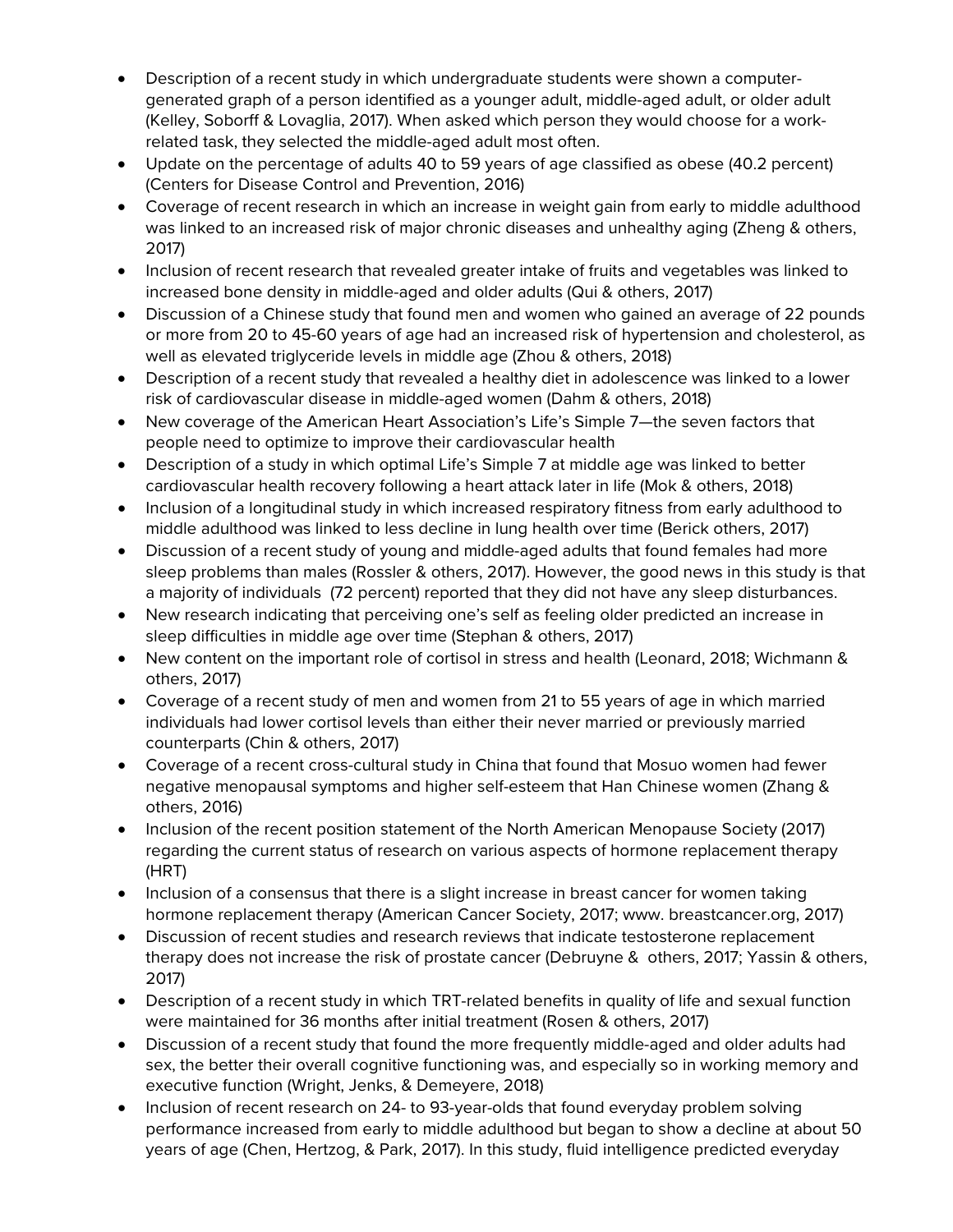problem solving performance in young adults, but with increasing age, crystallized intelligence became a better predictor.

- Coverage of a Danish study across 33 years of individuals 20 to 93 years of age that found that those who engaged in a light level of leisure time physical activity lived 2.8 years longer; those who engaged in a moderate level of leisure time physical activity lived 4.5 years longer; and those who engaged in a high level of leisure time physical activity lived 5.5 years longer (Schnohr & others, 2017)
- Discussion of a recent study that found spiritual wellbeing predicted which heart failure patients would still be alive five years later (Park & others, 2016)
- New research that indicated adults who volunteered had lower resting pulse rates and their resting pulse rate improved when they were deeply committed to religion (Krause, Ironson, & Hill, 2017)

#### **Chapter 14: Socioemotional Development in Middle Adulthood**

- Discussion of a recent study in which participating in an intergenerational civic engagement program enhanced older adults' self-perceptions of generativity (Grunewald & others, 2016)
- Inclusion of recent research that found a higher level of generativity in middle age was linked to greater wisdom in late adulthood (Ardelt, Gerlach, & Vaillant, 2018)
- Coverage of a recent study of gender differences in coping with stress that revealed women were more likely than men to seek psychotherapy, talk to friends about the stress, read a selfhelp book, take prescription medication, and engage in comfort eating (Liddon, Kingerlee, & Berry, 2017). In this study, when coping with stress, men were more likely than women to attend a support group meeting, have sex or use pornography, try to fix problems themselves, and not admit to having problems.
- Description of recent research that found individuals high in openness to experience have superior cognitive functioning across the life span, have better health and well-being (Strickhouser, Zell, & Krizan, 2017), and are more likely to eat fruits and vegetables (Conner & others, 2017)
- Inclusion of recent research that found conscientiousness was linked to better health and wellbeing ( Strickhouser, Zell, & Krizan, 2017), being more academically successful in medical school (Sobowale & others, 2018), having a lower risk of internet addiction (Zhou & others, 2017) not being as addicted to Instagram (Kircaburun & Griffiths, 2018), having a lower risk for alcohol addiction (Raketic & others, 2017), and having a lower risk of dementia ( Terracciano & others, 2017)
- Coverage of recent research indicating that being optimistic is linked to having better psychological adjustment (Kolokotroni, Anagnostopoulos, & Hantzi, 2018)
- Inclusion of recent research in which more pessimistic college students had more anxious mood and stress symptoms (Lau & others, 2017)
- Discussion of a recent study of married couples that revealed the worst health outcomes occurred when both spouses decreased their optimism across a four-year period (Chopik, Kim, & Smith, 2018)
- Description of a recent study in which lonely individuals who were optimistic had a lower suicide risk (Chang & others, 2018)
- Inclusion of a recent research review in which the personality trait that changed the most as a result of psychotherapy was emotional stability, followed by extraversion (Roberts & others, 2017). In this study, the personality traits of individuals with anxiety disorders changed the most, those with substance use disorders the least.
- New discussion of the increasing divorce rate in middleaged adults and the reasons for the increase (Stepler, 2017), as well as the recent labeling of divorce in 50+- year-old adults as "gray divorce" (Crowley, 2018)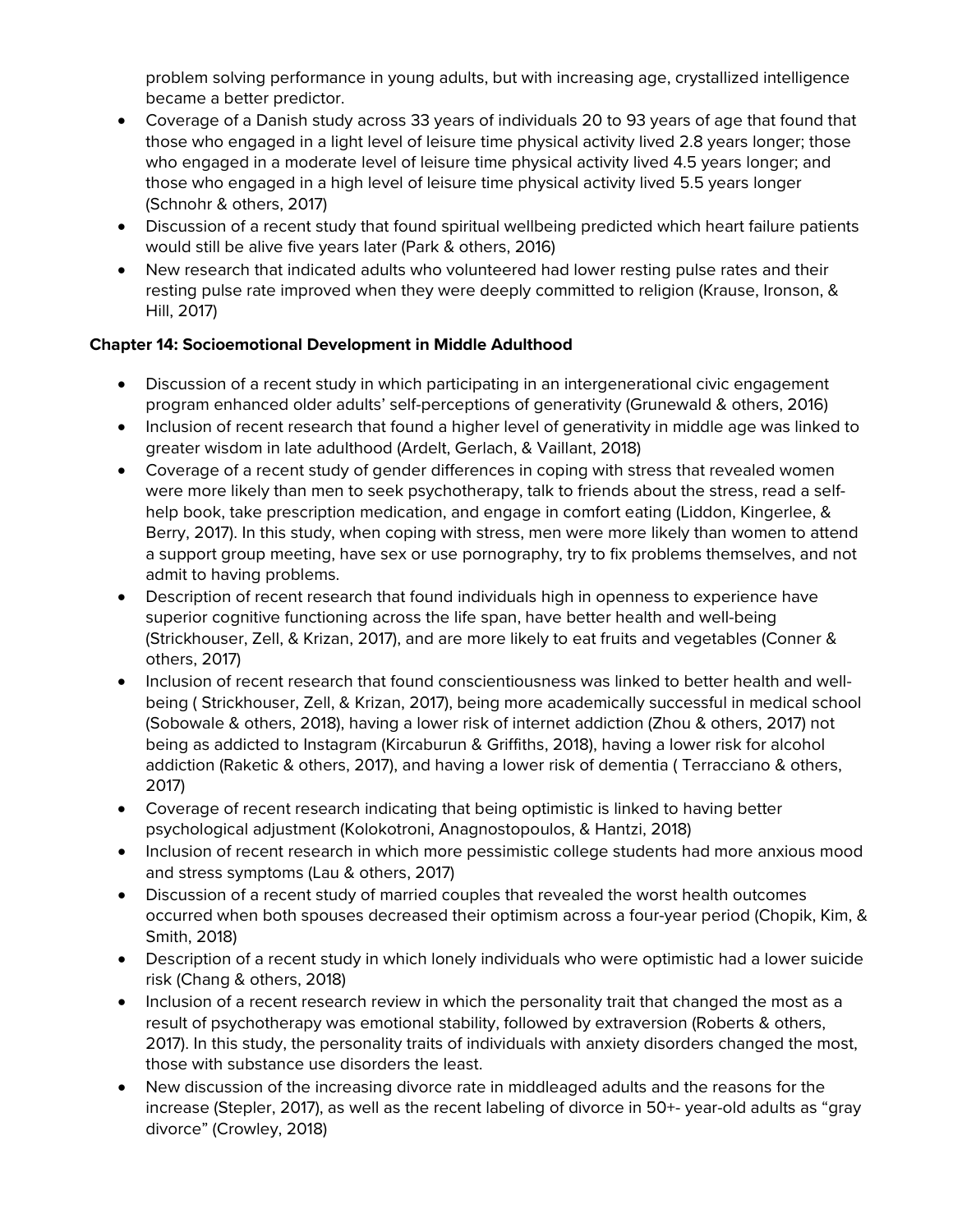- Coverage of a recent study that found the greatest risks for getting divorce in middle adulthood were a shorter duration of marriage, lower marital quality, having financial problems, and not owning a home (Lin & others, 2018). Also in this study, onset of an empty nest, the wife's or husband's retirement, and the wife or husband having a chronic health condition were not related to risk for divorce in middle adulthood.
- Description of a recent Swiss study of middle-aged adults in which single divorcees were more lonely and less resilient than their married and remarried counterparts (Knopfli & others, 2017). Also in this study, single divorcees had the lowest self-reported health.
- New commentary that grandparents especially play important roles in grandchildren's lives when family crises such as divorce, death, illness, abandonment, or poverty occur (Dolbin-McNab & Yancura, 2018)
- New content on how grandparents facilitate women's participation in the labor force in many countries
- Coverage of a recent study of adult grandchildren in which grandparents provided more frequent emotional support to the grandchildren when parents were having life problems and more frequent financial support when parents were unemployed (Huo & others, 2018)

#### **Chapter 15: Physical and Cognitive Development in Late Adulthood**

- Update on life expectancy in the United States, which is now at 79 years of age, including the narrowing gender difference (U.S. Census Bureau, 2018)
- Discussion of recent projections for life expectancy in 2030 for 35 developed countries, with the United States increasing in life expectancy but having one of the lowest projected increases of all countries in the study (Kontis & others, 2017). In this study, South Korea is expected to have the highest life expectancy of the 35 countries in 2030, with South Korean women the first group to break the 90-year barrier with a projected life expectancy of 90.8 in 2030.
- Coverage of a recent study of U.S. and Japanese centenarians that found in both countries, health resources (better cognitive function, fewer hearing problems, and positive daily living activities) were linked to a higher level of well-being (Nakagawa & others, 2018)
- Update on gender differences in the oldest people alive in the world today with no men in the oldest 25 individuals
- Description of recent research confirming that shorter telomere length is linked to Alzheimer disease (Scarabino & others, 2017)
- Updated and expanded coverage of the diseases that are linked to mitochondrial dysfunction to include cardiovascular disease (Anupama, Sindhu, & Raghu, 2018), Parkinson disease (Lason, Hanss, & Kruger, 2018), diabetic kidney disease (Forbes & Thorburn, 2018), and impaired liver functioning (Borrelli, 2018)
- Inclusion of recent research in which at-risk overweight and older adults lost significant weight and improved their mobility considerably by participating in a communitybased weight reduction program (Rejeski & others, 2017)
- Updated information about some diseases that women are more likely to die from than men are (Ostan & others, 2016)
- Inclusion of a recent study of older adults that revealed walking a dog regularly was associated with better physical health (Curl, Bibbo, & Johnson, 2017)
- Description of a recent study that found a 10-week exercise program improved the physical (aerobic endurance, agility, and mobility) and cognitive (selective attention and planning) functioning of elderly nursing home residents (Pereira & others, 2017)
- Coverage of a recent study in which relative to low physical fitness individuals, those who increased from low to intermediate or high fitness were at a lower risk for all-cause mortality (Brawner & others, 2017)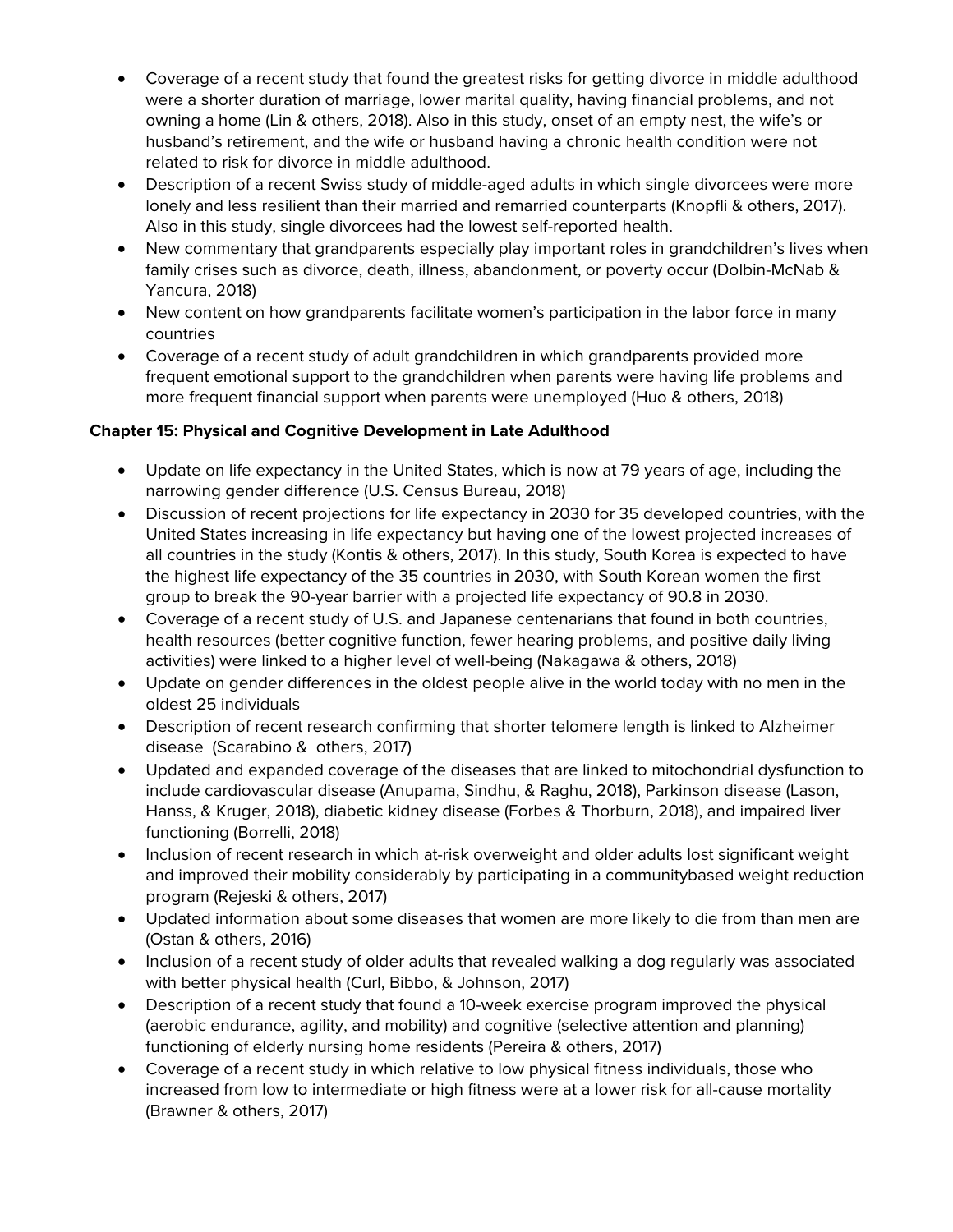- Description of a recent study of frail elderly adults in which a high-intensity walking intervention reduced their frailty, increased their walking speed, and improved their mobility (Danilovich, Conroy, & Hornby, 2017)
- Coverage of recent research on older adults that found poorer visual function was associated with cognitive decline (Monge & Madden, 2016; Roberts & Allen, 2016) and having fewer social contacts and engaging in less challenging social/leisure activities (Cimarolli & others, 2017)
- New discussion of a recent Japanese study of older adults (mean age: 76 years) in which having had cataract surgery reduced their risk of developing mild cognitive impairment (Miyata & others, 2018)
- In a recent study of 80- to 106-year-olds, there as a substantial increase in hearing loss in the ninth and then in the tenth decade of life (Wattamwar & others, 2017). In this study, although hearing loss was universal in the 80- to 106-year-olds, only 59 percent of them wore hearing aids.
- New discussion of a recent study of 65-to 85-year-olds that dual sensory loss in vision and hearing was linked to reduced social participation and less social support, as well as increased loneliness (Mick & others, 2018)
- Coverage of a recent study of elderly adults that found those who had a dual sensory impairment involving vision and hearing had functional limitations, experienced cognitive decline, were lonely, and had communication problems (Davidson & Gutherie, 2018)
- New study indicating that older adults with a dual sensory impairment involving vision and hearing had more depressive symptoms (Han & others, 2018)
- Discussion of a recent research review that concluded older adults have a lower pain sensitivity but only for lower pain intensities (Lautenbacher & others, 2017)
- New commentary that although decreased pain sensitivity can help older adults cope with disease and injury, it also can mask injuries and illnesses that need to be treated
- Coverage of a recent study in which a Mediterranean diet reduced the risk for cardiovascular disease in older adults (Nowson & others, 2018)
- Discussion of a recent study that revealed long sleep duration predicted all-cause mortality in individuals 65 years and older (Beydoun & others, 2017)
- Description of a recent Chinese study of found that older adults who engaged in a higher level of overall physical activity, leisure-time exercise, and household activity were less likely to have sleep problems (Li & others, 2018)
- Description of a recent study that found older adults' lower level of selective attention was linked to their inferior driving performance (Venkatesan & others, 2018)
- Inclusion of a recent study that found slow processing speed predicted an increase in older adults' falls one year later (Davis & others, 2017)
- Inclusion of a recent study of older adults that found playing processing speed games for five sessions a week across four weeks improved their processing speed (Nouchi & others, 2017)
- Description of a recent experimental study that revealed yoga practice that included postures, breathing, and meditation improved the attention and information processing of older adults (Gothe, Kramer, & McAuley, 2017)
- Coverage of a recent study that found that when older adults regularly engaged in mindfulness mediation their goal-directed attention improved (Malinowski & others, 2017)
- Description of a recent study that found a mindfulness training program improved older adults' explicit memory (Banducci & others, 2017)
- Coverage of a recent study that revealed imagery strategy training improved older adults' working memory (Borella & others, 2017)
- Inclusion of recent research in which aerobic endurance was linked to better working memory in older adults (Zettel-Watson & others, 2017)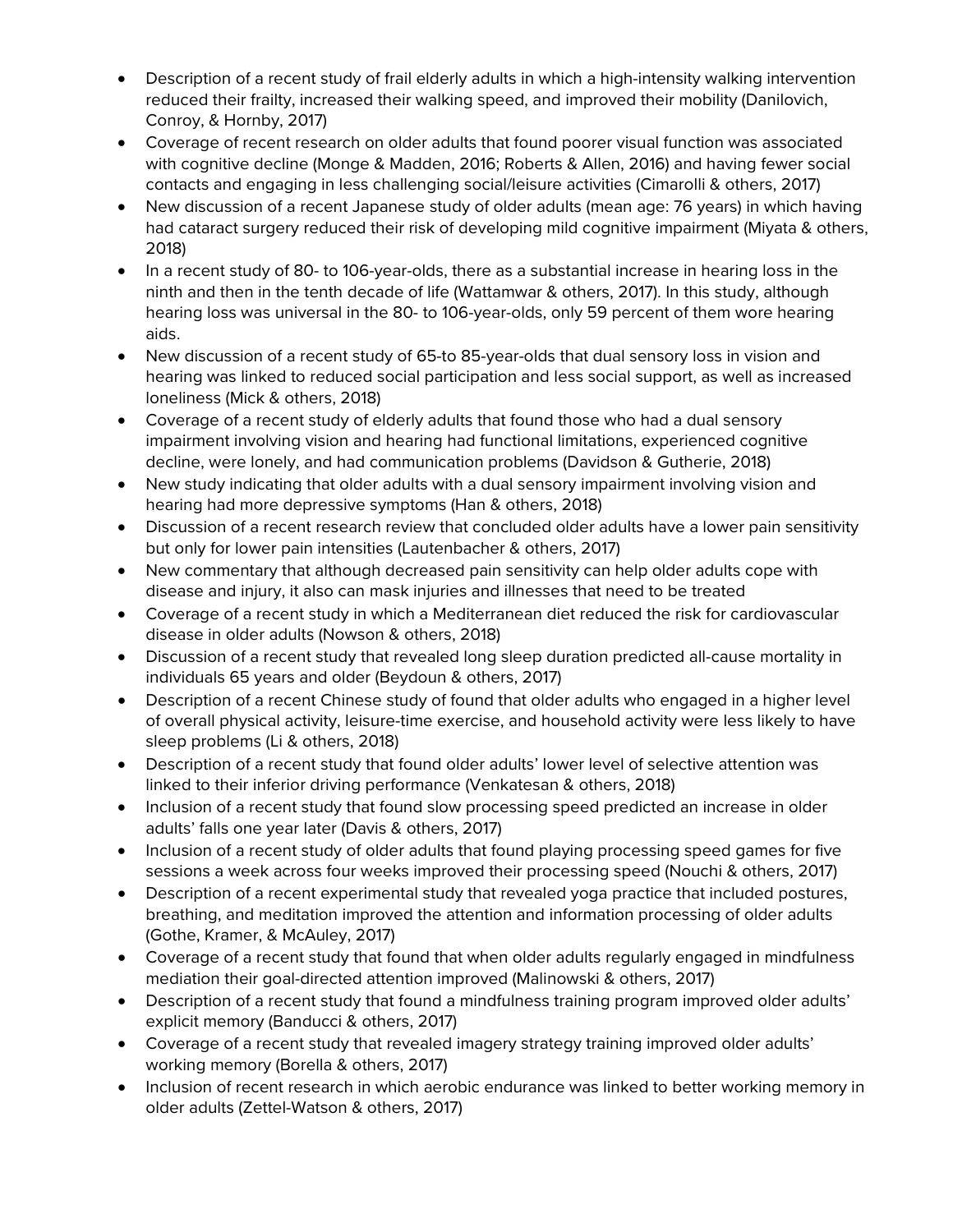- Discussion of recent research with young, middle-aged, and older adults that found all three age groups' working memory improved with working memory training but that older adults improved less than young adults with the training (Rhodes & Katz, 2017)
- Coverage of a recent study of older adults that found slower processing speed was associated with unsafe driving (Hotta & others, 2018)
- Discussion of a recent experimental study in which high-intensity aerobic training was more effective than moderate aerobic training or resistance training in improving older adults' processing speed (Coetsee & Terblanche, 2017)
- Description of a recent study in which self-reflective exploratory processing of difficult life circumstances was linked to a higher level of wisdom (Westrate & Gluck, 2017)
- Discussion of a recent study of older adults in 10 European countries that revealed improved memory between 2004 and 2013 with the changes more positive for those who had decreases in cardiovascular diseases and increases in exercise and educational achievement (Hessel & others, 2018)
- New coverage of a recent Australian study that found older adults who had retired from occupations that involved higher complexity maintained their cognitive advantage over their counterparts who worked in less complex occupations (Lane & others, 2017)
- New discussion of a recent study of older adults working in low complexity jobs who experienced novelty in their work (assessed through recurrent work-task changes) was linked to better processing speed and working memory (Oltmanns & others, 2017)
- Inclusion of recent research revealed that older adults with type 2 diabetes had greater cognitive impairment than their counterparts who did not have the disease (Bai & others, 2017)
- Inclusion of a recent study that revealed older adults who continued to work in paid jobs had better physical and cognitive functioning than retirees (Tan & others, 2017)
- Coverage of a recent study that found the following were among the most important motives and preconditions to continue working beyond retirement age: financial, health, knowledge, and purpose in life (Sewdas & others, 2017)
- Description of a recent research review in which engaging in low or moderate exercise was linked to improved cognitive functioning in older adults with chronic diseases (Cai & others, 2017)
- Description of recent research in which participating in physical activity in late adulthood was linked to less cognitive decline (Gow, Pattie, & Geary, 2017)
- Coverage of a recent study that found fish oil supplementation improved the working memory of older adults (Boespflug & others, 2016)
- New description of a study that revealed cognitive training using virtual reality-based games with stroke patients improved their attention and memory (Gamito & others, 2017)
- Updated statistics on the percentage of U.S. older adults in different age groups in the work force, including 2017 data (Mislinski, 2017)
- Inclusion of a recent study that revealed baby boomers expect to work longer than their predecessors from prior generations (Dong & others, 2017)
- Updated data (2017) on the percentage of American workers who are very confident that they will have a comfortable retirement (Greenwald, Copeland, & VanDerhei, 2017)
- Updated data on the number of people in the U.S. who currently have Alzheimer disease (5.7 million) (Alzheimer's Association, 2018)
- New content on women being more likely to have the APOE4 gene than men and commentary about the APOE4 gene being the strongest genetic predictor of late-onset (65 years and older) Alzheimer disease (Dubal & Rogine, 2017; Giri & others, 2017)
- New content on APP, PSEN1, and PSEN2 gene mutations being linked to the early onset of Alzheimer disease (Carmona, Hardy, & Guerreiro, 2018)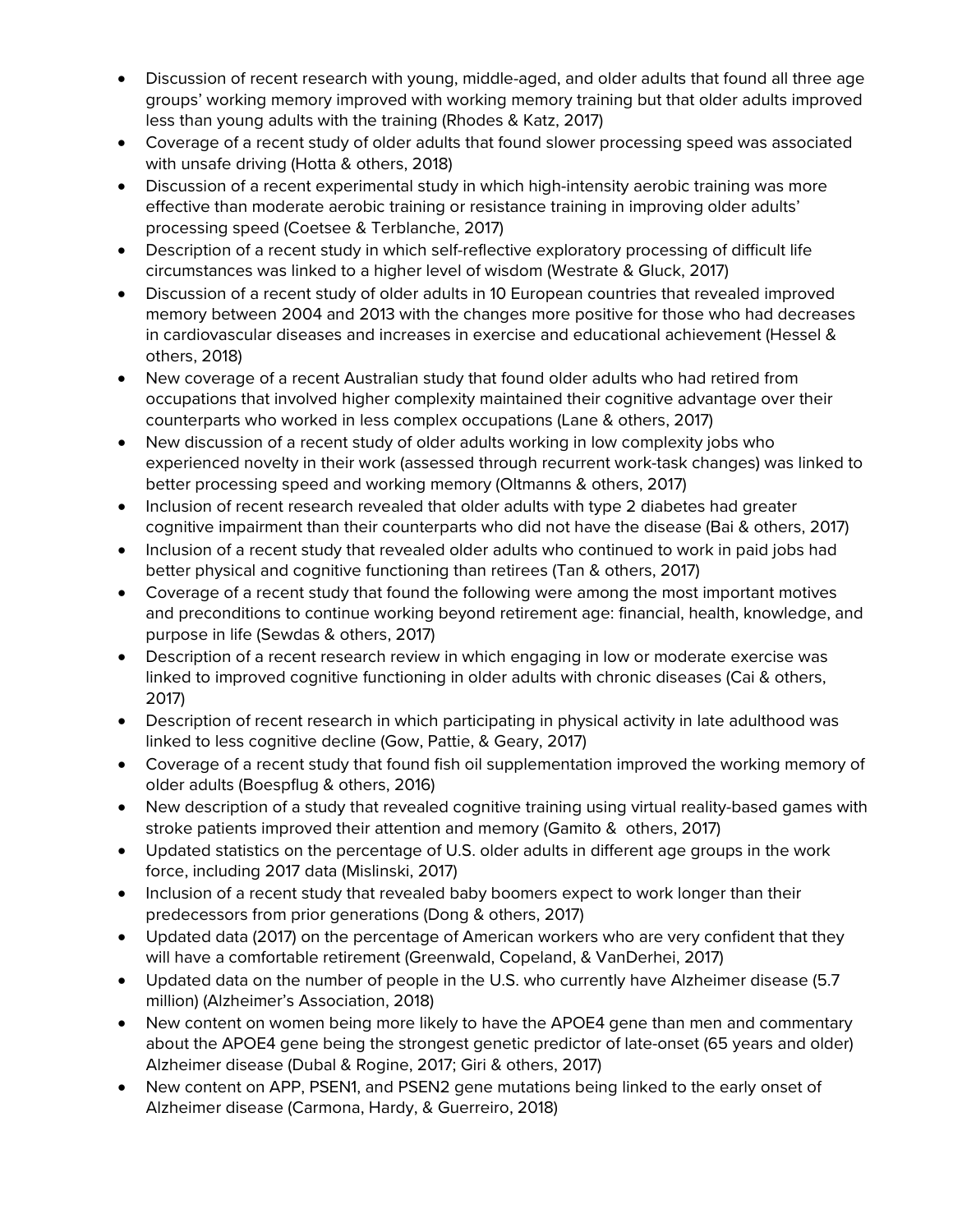- Inclusion of new content on how epigenetic factors might influence Alzheimer disease including the role of DNA methylation (Kader & others, 2018; Marioni & others, 2018; Zaghlool & others, 2018)
- Update on drugs that have been approved by the U.S. Food and Drug Administration to treat Alzheimer disease, now totaling five drugs (Almeida, 2018)

# **Chapter 16: Socioemotional Development in Late Adulthood**

- Description of a recent study that supports the activity theory of aging: an activity-based lifestyle was associated with lower levels of depression in older adults (Juang & others, 2017)
- Coverage of a recent study that found a reminiscence intervention improved the copying skills of older adults (Satorres & others, 2018)
- New commentary by Laura Carstensen (2016) that when older adults focus on emotionally meaningful goals they are more satisfied with their lives, feel better, and experience fewer negative emotions
- New recommendations on ways that older adults can become more socially engaged (Sightlines Project, 2016)
- Inclusion of a recent study of individuals 22 to 94 years of age that revealed on days that middle-aged and older adults, as well as individuals who were less healthy, used more selective optimization with compensation strategies, they reported having a higher level of happiness (Teshale & Lachman, 2016)
- Inclusion of a recent meta-analysis that concluded emotional experiences in older adults are more positive than for younger adults (Laureiro-Martinez, Trujillo, & Unda, 2017). Also, in this review, it was concluded that older adults focus less on negative events in the past than younger adults did.
- New description of a study that found older adults with a higher level of conscientiousness experienced less cognitive decline as they aged (Luchetti & others, 2016)
- In older adults, higher levels of conscientiousness, openness to experience, agreeableness, and extraversion were linked to positive emotions, while neuroticism was associated with negative emotions (Kalbaugh & Huffman, 2017)
- New content indicating that individuals who are extraverted and low in neuroticism are more likely to live longer (Graham & others, 2017)
- Discussion of a recent study of 15- to 105-year-old individuals in 29 European countries that revealed younger individuals engaged in age discrimination more than did older individuals (Bratt & others, 2018)
- Updated data on the significant increase in Internet, smartphone, and social networking use by U.S. older adults (Anderson, 2017)
- Coverage of a recent Hong Kong study that found adults 75 years and older who used smart phones and the Internet to connect with family, friends, and neighbors had a higher level of psychological well-being than their counterparts who did not use this information and communicative technology (Fang & others, 2018)
- Discussion of a recent study in which partnered older adults were more likely to receive Social Security, enjoy relatively higher Social Security benefits, and less likely to live in poverty (Lin, Brown, & Hammersmith, 2017)
- Inclusion of a recent study indicating that the longer older adults had been married, the better their marital quality, owning a home, and being wealthier described older adults who were less likely to get divorced (Lin & others, 2018)
- New discussion of recent research focused on the health and well-being of older adult LGBT individuals, with a focus on comparisons of those who are married, unmarried partnered, and single (Goldsen & others, 2017)
- Updated data on the percentage of men and women 65 years and older who are divorced, which increased dramatically from 1980 to 2015 (U.S. Census Bureau, 2016)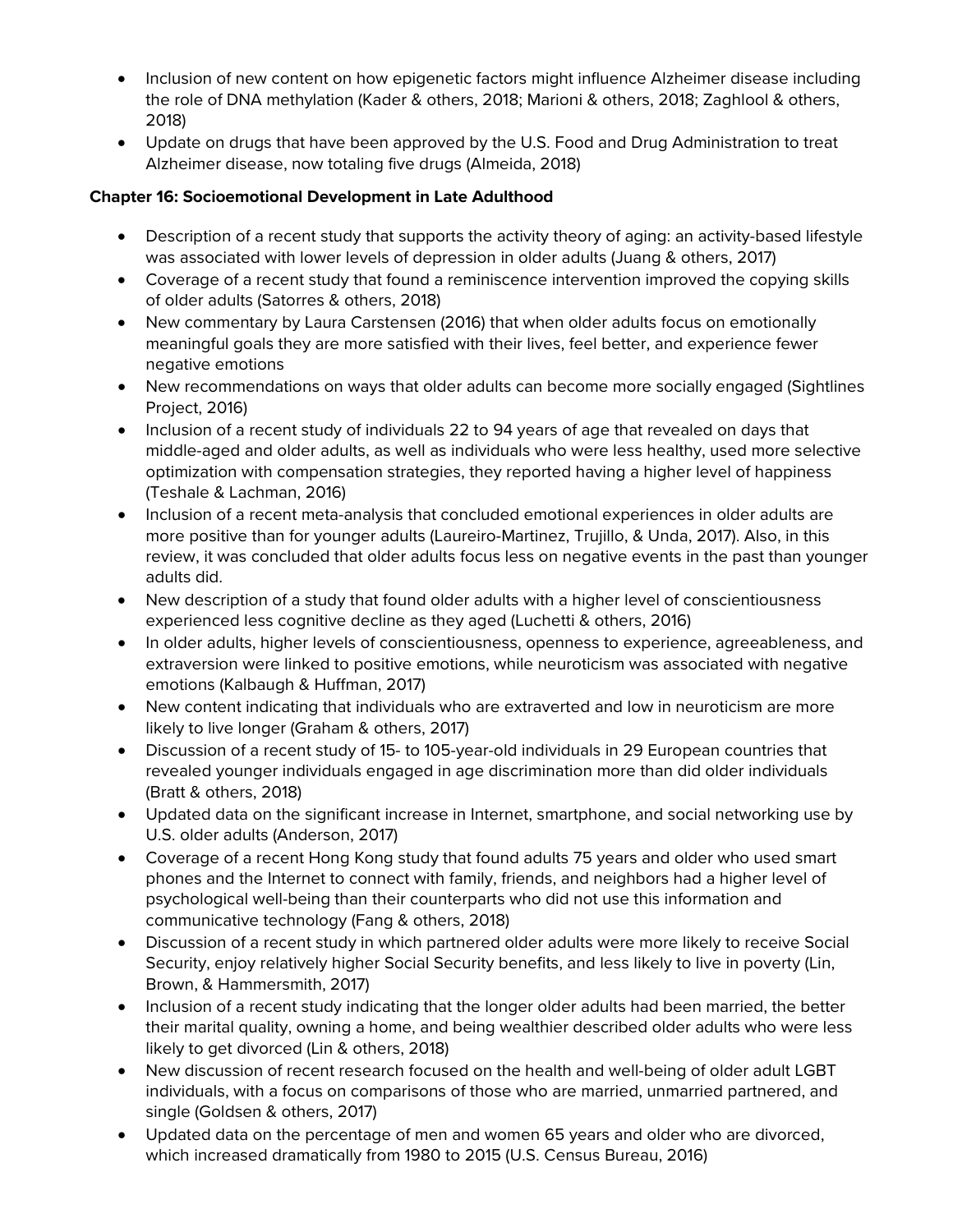- Updated data on the dramatic increase in older adult men and women who are now cohabiting (Brown & Wright, 2017)
- Coverage of a recent national study of older adults in which among men, cohabitors' psychological well-being fared similarly to married men, better than daters and the unpartnered (Wright & Brown, 2017). In contrast, there were few differences in psychological well-being by partnership status of the women.
- New discussion of research indicating that middle-aged adults feel more positive about providing support for their children than for their aging parents (Birditt & others, 2018)
- Description of a recent study that revealed older adults, compared to younger adults, reported fewer problems with friends, fewer negative friendship qualities, less frequent contact with friends, and more positive friendship qualities with a specific friend (Schlosnagle & Strough, 2017)
- Expanded discussion of socioemotional selectivity theory to include the role of a decreasing amount of time to live as an explanation of prioritizing meaningful relationships when people get old (Moss & Wilson, 2017)
- Updated data on the number of older adults living in poverty, including the continuing gender difference that a larger percentage of older adult women live in poverty (U.S. Census Bureau, 2018)
- Coverage of a recent 2016 Nielsen survey that found older adults watch a staggering amount of television— 51 hours, 32 minutes per week, far more than any other age group (Recode, 2016)
- Description of a longitudinal study from 13 to 72 years of age in which attachment anxiety declined in middle aged and older adults (Chopik, Edelstein, & Grimm, 2018). Also in this study, attachment avoidance decreased in a linear fashion across the life span. Being in a relationship was linked with lower attachment anxiety and attachment avoidance. And men were higher in attachment avoidance throughout the life span.
- Inclusion of a recent study in which 18 percent of older adults stated that they were often or frequently lonely (Due, Sandholt, & Waldorff, 2017)
- Extensive revision and updating of the discussion of volunteering by older adults
- Updated data on the percentage of older adults who engage in volunteering (U.S. Bureau of Labor Statistics, 2016)
- Inclusion of recent research on links between volunteering by older adults and improved health (Burr & others, 2018; Carr, Kail, & Rowe, 2018), better cognitive functioning (Prouix & others, 2018), and less loneliness (Carr & others, 2018)
- Expanded and updating of why volunteering by older adults has positive outcomes for them (Carr, 2018)
- Inclusion of recent research indicating that the life- satisfaction of Latino older adults was higher than for African American and non-Latino older adults (Zhang, Braun, & Wu, 2017)
- Description of a recent study that revealed four factors emerged as best characterizing successful aging: proactive engagement, wellness resources, positive spirit, and valued relationships (Lee, Kahana, & Kahana, 2017)

# **Chapter 17: Death, Dying, and Grieving**

- Inclusion of a recent study in which completion of an advanced directive was associated with a lower probability of receiving life-sustaining treatment (Yen & others, 2017)
- Recent updates on countries that allow assisted suicide (Belgium, Canada, Finland, Luxembourg, the Netherlands, and Switzerland)
- Update on the increasing number of states that allow assisted suicide—California, Colorado, Montana, Oregon, Vermont, and Washington, as well as Washington, DC
- New definition of assisted suicide as a key term and clearer distinctions made between euthanasia, in which the patient self-administers the lethal medication and is allowed to decide